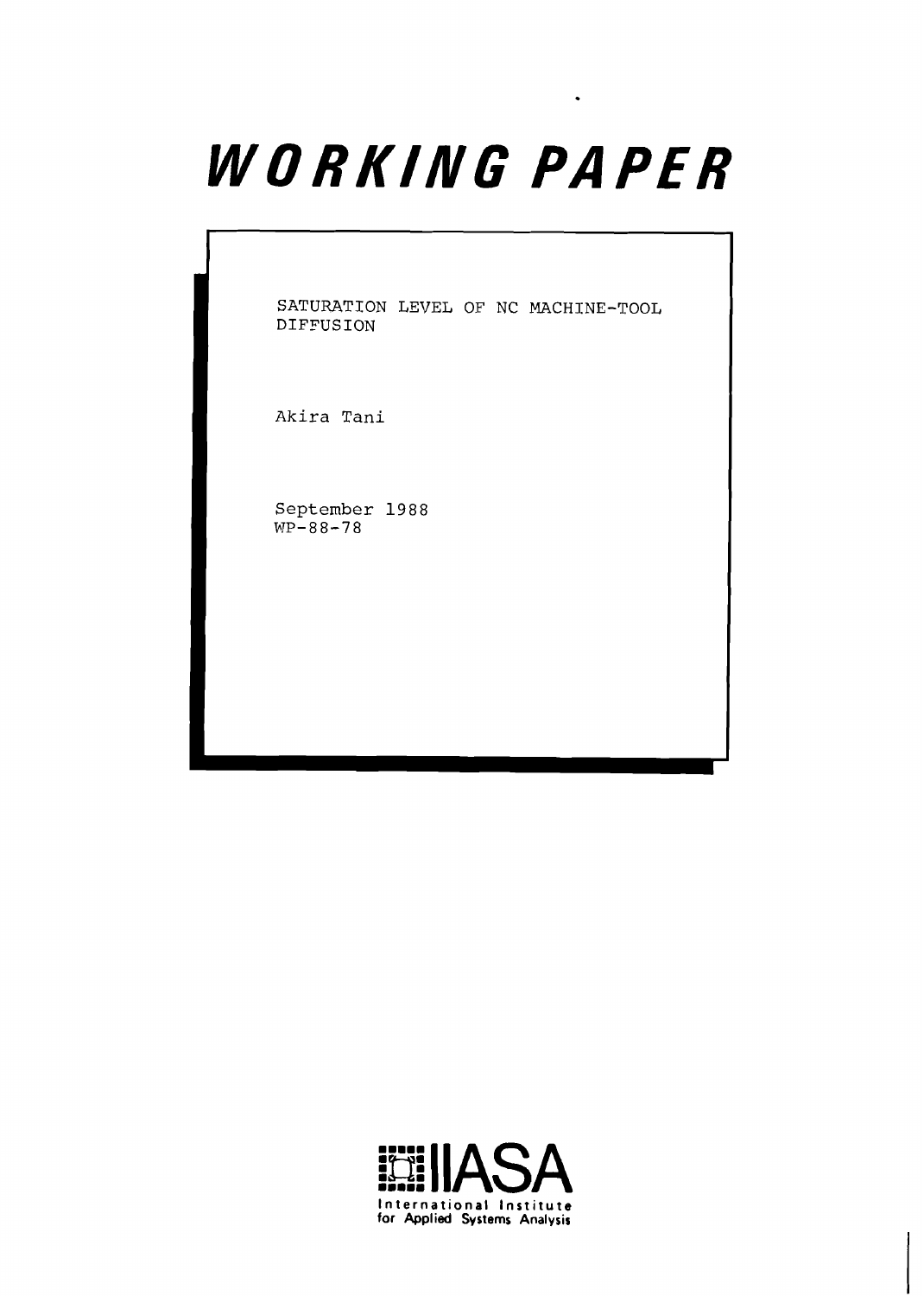NOT FOR QUOTATION WITHOUT PERMISSION OF THE AUTHOR

SATURATION LEVEL OF NC MACHINE-TOOL DIFFUSION

Akira Tani

September 1988 **WP-88-78** 

**Working** *Papera* are interim reports on work of the International Institute for Applied Systems Analysis and have received only limited review. Views or opinions expressed herein do not necessarily represent those of the Institute or of its National Member Organizations.

INTERNATIONAL INSTITUTE FOR APPLIED SYSTEMS ANALYSIS A-2361 Laxenburg, Austria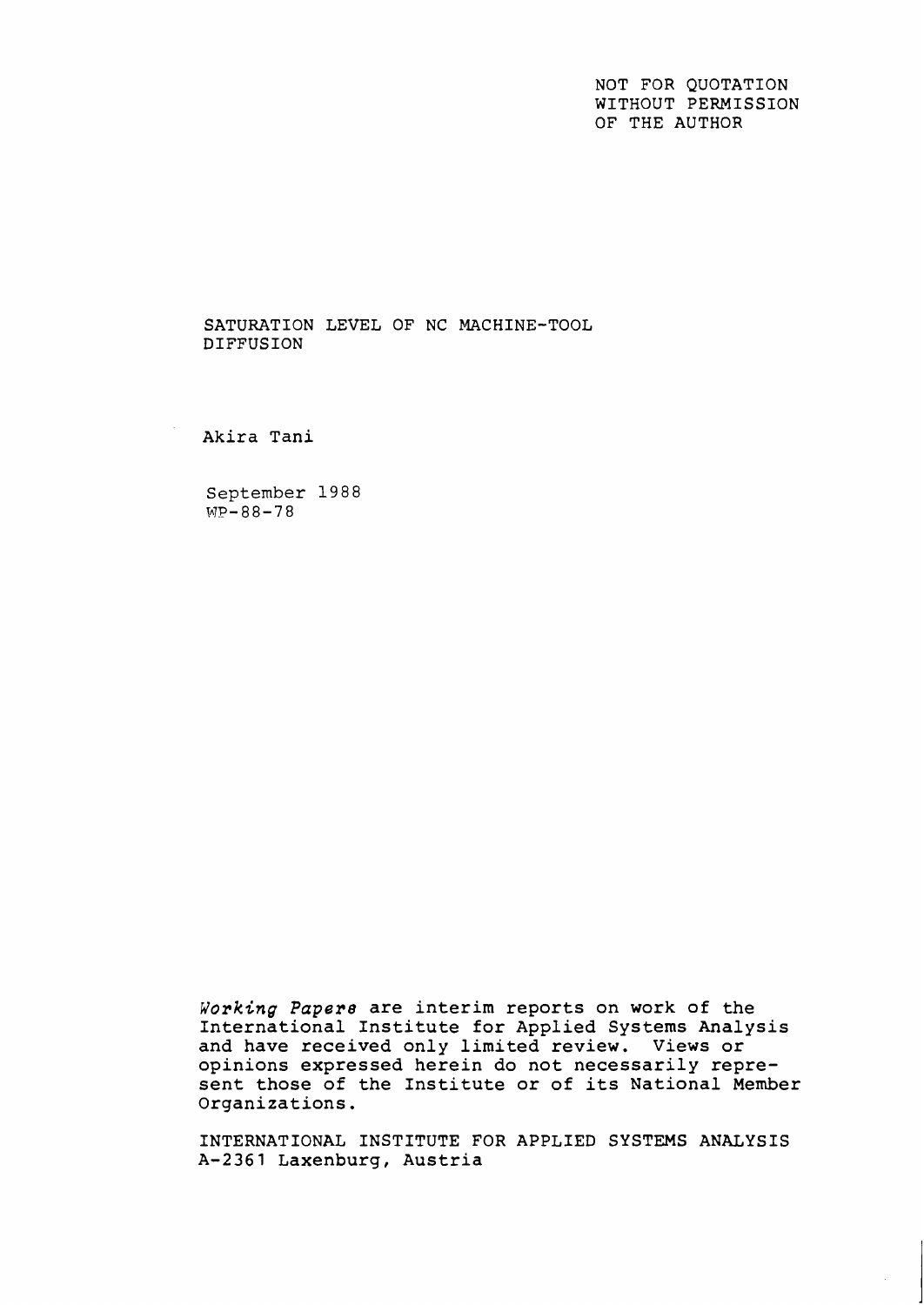## FOREWORD

Analysis and forecasting of BC machine diffusion constitute one of the main activities of the IIASA Project "Computer Integrated Wanufacturing" (CIM). Numerical Control (BC) machinetools are regarded as a basic component of flexible manufacturing systems **(FMS).** 

This paper is the second paper at IIASA relating to the diffusion of BC machines. The first paper, entitled "CIM Diffusion: The case of BC-machines in the U.S. Metalworking industry", was written by I. Tchijov [Tchijov, 1987].

The author, A. Tani, has improved the method of forecasting the saturation level of NC machines in this paper by establishing a bridge between two kinds of data -- consumption and installation data -- for both cases, the USA and Japan.

The saturation level of the NC share estimated in this paper is about five times higher than in the previous estimation. The result seems more realistic and reliable.

Subsequent work in this direction will also provide a method to make forecasting of the diffusion of FMS and CIM more reliable.

Prof. Jukka Ranta Project Leader Computer Integrated Manufacturing

Prof. F. Schmidt-Bleek Program Leader Technology, Economy, Society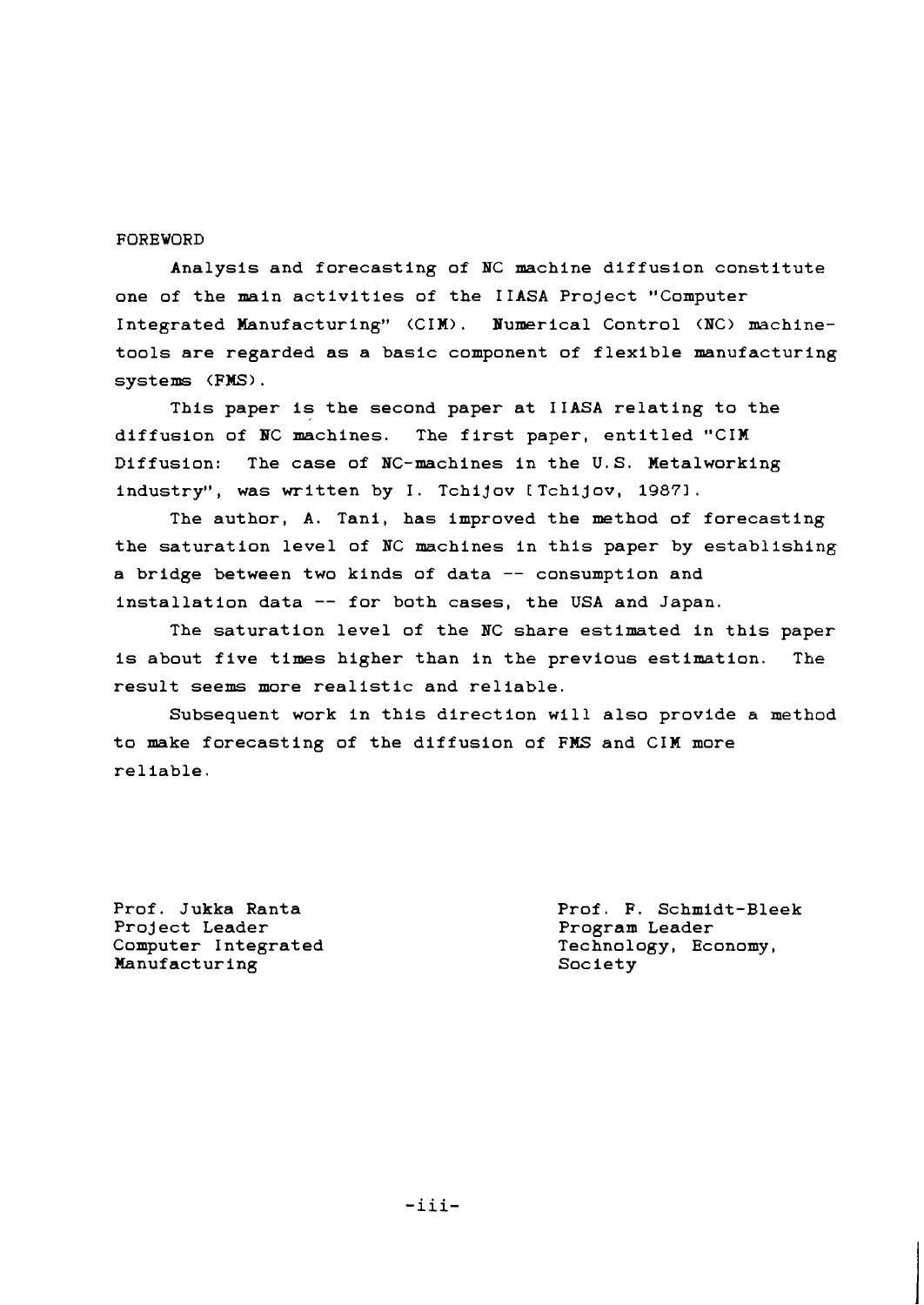## **TABLE OF CONTENTS**

| 1.             | Introduction |                                                     | $\mathbf{1}$ |
|----------------|--------------|-----------------------------------------------------|--------------|
| $\mathbf{2}$ . |              | Two Kinds of NC Shares in Machine-Tools             | 2            |
|                | 2.1          | Definitions and assumptions                         | $\mathbf{2}$ |
|                |              | 2.2 Relationship between the two kinds of NC shares | 5            |
| 3.             |              | Estimation of the Saturation Level                  | 10           |
|                |              | 3.1 The case of the USA                             | 10           |
|                |              | 3.2 The case of Japan                               | 14           |
| 4.             | Conclusions  |                                                     | 23           |
|                | Appendix A   | Notation of Variables                               | 29           |
|                | Appendix B   | NC Shares by Sectors in the USA and in              |              |
|                |              | Japan                                               | 30           |
|                | References   |                                                     | 31           |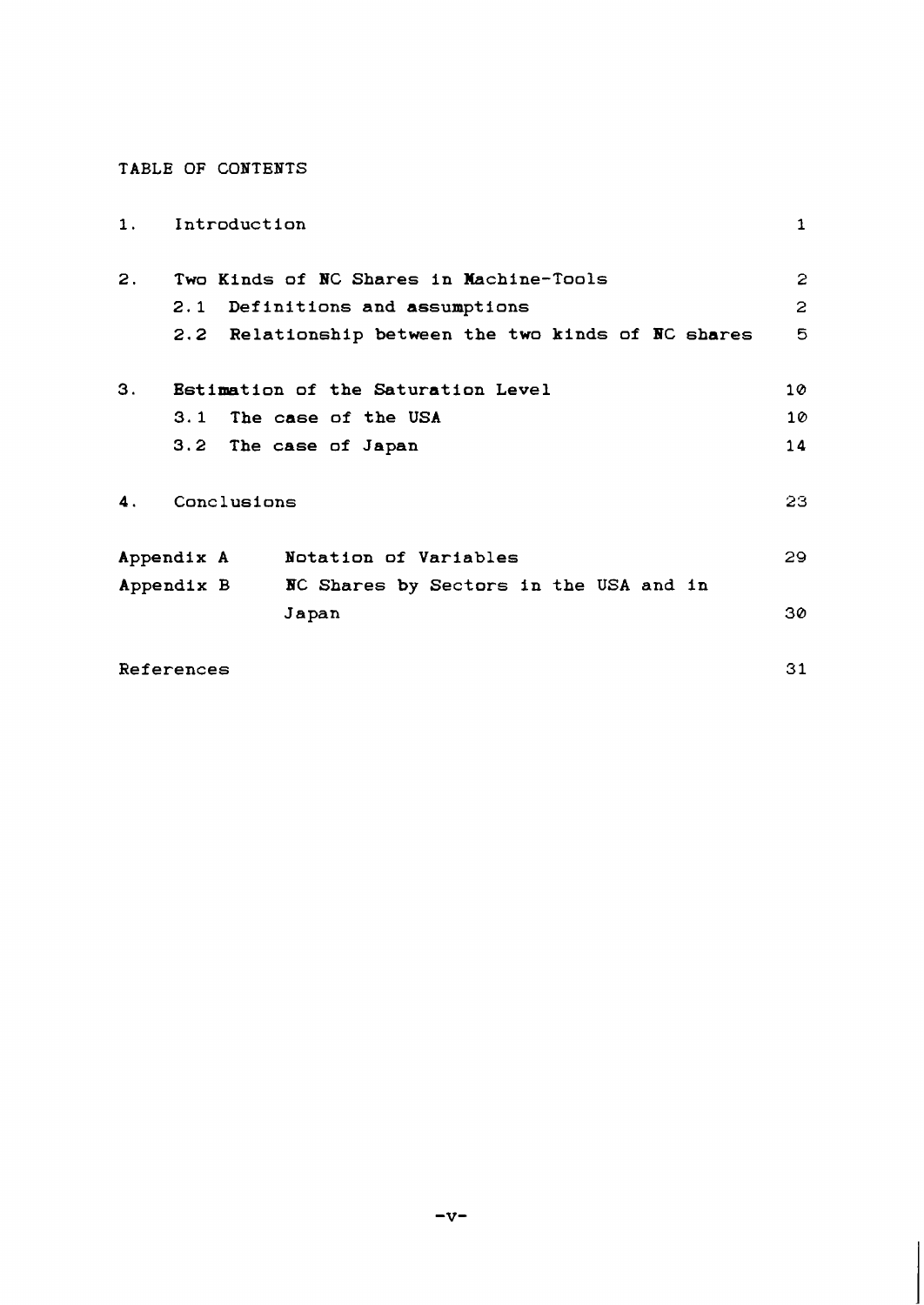## **1. INTRODUCTION**

**Investigation on the diffusion of BC (numerical control) machine-tools is one of the fundamental and important tasks of the CIM (Computer Integrated Manufacturing) Project at IIASA. NC machines-tools are regarded as basic components of the FMS (flexible manufacturing system), which takes a central part in the CIM system.** 

**The populations of NC machine-tools in several countries are summarized as follows:** 

| Country    | Year | Population of<br>NC machine-tools | Source                  |
|------------|------|-----------------------------------|-------------------------|
| USA        | 1983 | 103,308 units                     | [AM, 1983]              |
| Japan      | 1987 | 70,255 units'                     | [MITI, 1988]            |
| <b>FRG</b> | 1985 | 50,000 units                      | [Fix-Sterz & Lay, 1986] |
| France     | 1985 | 35,000 units                      | [Margirier, 1987]       |

**Tchijov analyzed the past development trends of the US MWI (metalworking industry> from the viewpoint of NC machine-tools and estimated the saturation level of NC machine-tools diffusion as a fraction of the total number of machine-tools installed by applying the logistic curve method to the past trend data of the NC share for five time-points (1963, 1968, 1973, 1977 and 1983) CTchijov, 19871.** 

**According to his paper, the NC share in total machine-tools of the US MWI will saturate in the 1990's and reach a level of 5.8-8.0%.** 

**This estimation is considered to be quite low, because a recent survey on machine-tools in the Japanese machine industry shows that the BC share had reached already 9.2% by the end of September 1987, even in case of including metal-forming machines.** 

**It is very difficult to make a reliable estimate of the saturation level by logistic curve methods based only on data of the early stage of diffusion.** 

**In the foreword of the paper Ayres suggested the necessity of establishing a bridge between two kinds of data** -- **production** 

**<sup>&#</sup>x27;The survey was carried out for all establishments of more than 50 employees in the machine industry.**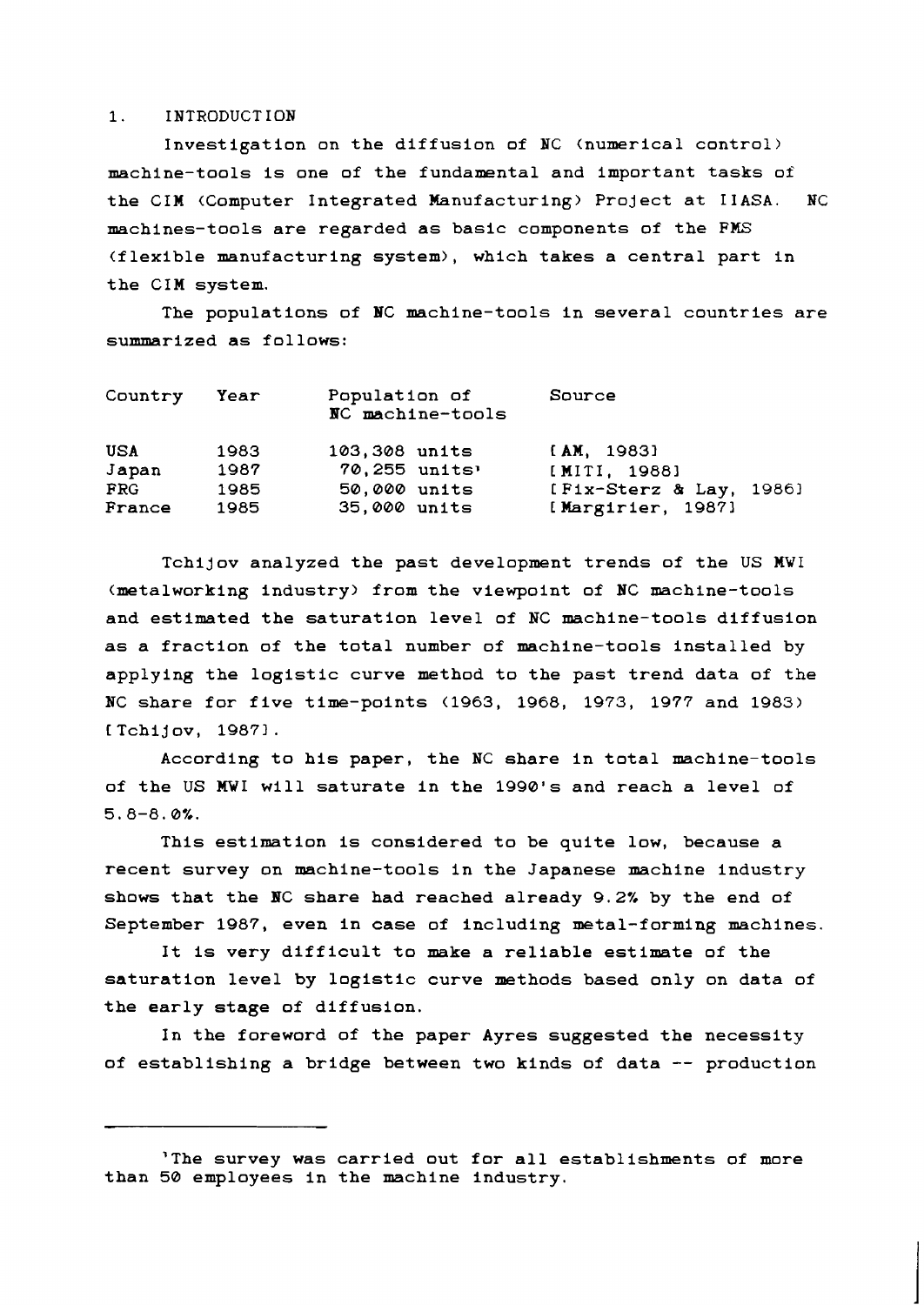**and installation data** -- **to make the forecasts of the NC share more reliable.** 

**It would be more correct to use the term "consumption" rather than "production".** 

**A similar logistic curve method was also applied to the forecasts of FMS in the world CTchijov** & **Sheinin, 19881. Ranta commented on the results as shown below C Ranta, 19881** : **"The simple estimate gives above 1800-2000 systems for the year 2088, which is also the saturation level of the diffusion. Although there are a lot of barriers for the diffusion, the saturation level seems to be extremely low** -- **this poses a question concerning the validity of logistic methods."** 

**As mentioned above, simple logistic curve methods should be revised to improve the reliability of forecasts.** 

**Therefore, this paper proposes a method to establish a bridge between two kinds of data** -- **consumption and installation data** -- **to make the forecasts of the NC share more reliable, and especially the forecasts of the saturation levels.** 

**In addition, this paper analyzes the past and recent trends of NC machine-tool diffusion in the USA and Japan, and applies the proposed method to the forecasts of the saturation level of BC shares.** 

**The results concerning BC machine-tools in this paper show that the saturation level will be about five times higher than the previous estimates.** 

**As mentioned before, recent statistical data support such a tendency.** 

- **2. TWO KINDS OF BC SHARES IB MACHIBE-TOOLS: THEORETICAL COBSIDERATIOBS**
- **2.1 Definitions and Assumptions**

**In order to forecast the diffusion of BC machine-tools, the following three steps are usually taken:** 

- **1) to forecast the share of BC machine-tools in total machinetools (BC share)** ;
- **2) to forecast the number of total machine-tools in the future;**
- **3) to forecast the number of BC machine-tools by multiplying the BC share to total machine-tools.**

 $-2-$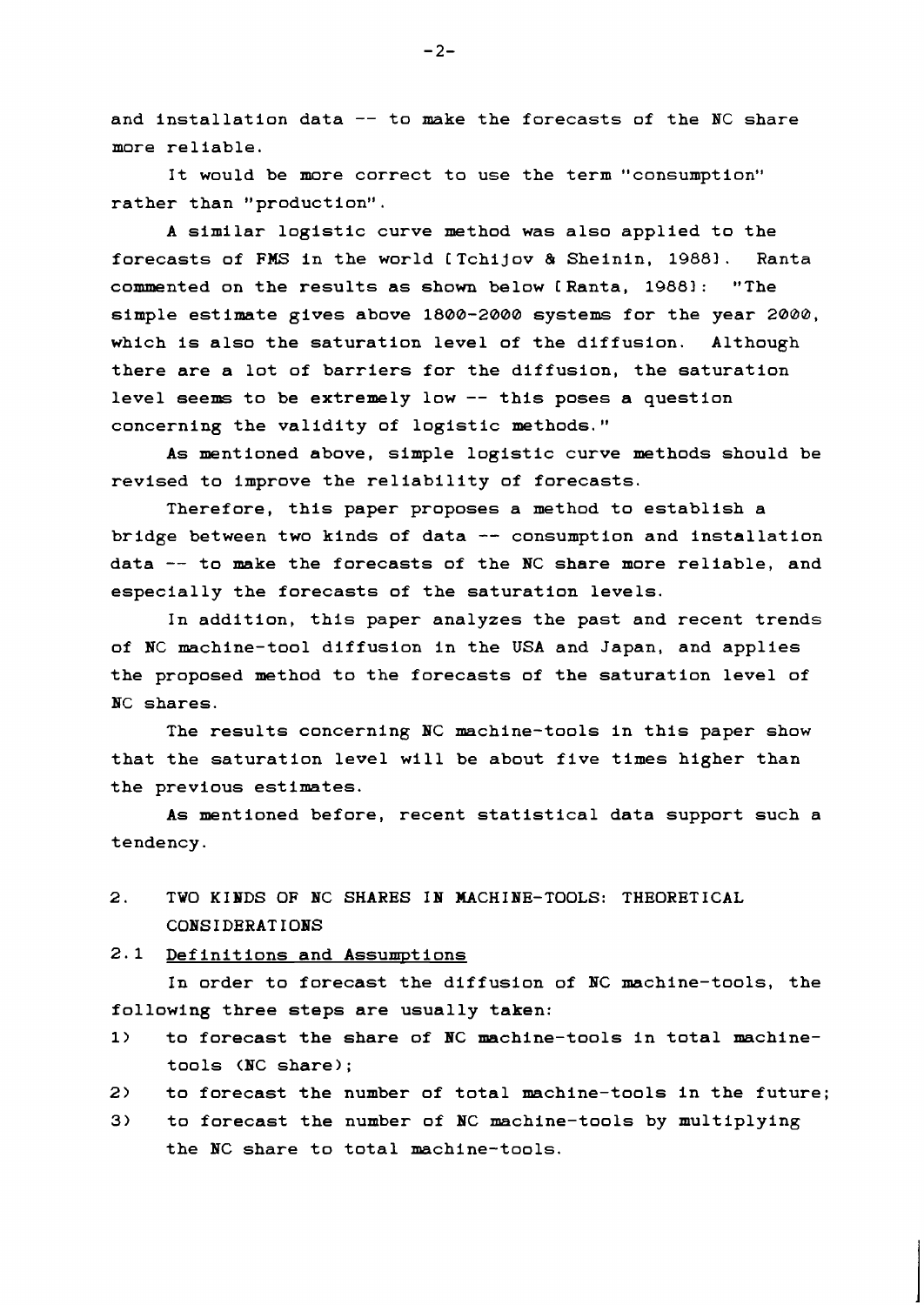**The first step, the forecast of the BC share, can be regarded as the most Important task among the above three steps.** 

**Therefore, we focus on the forecast of the** HC **share in this paper.** 

#### **Definitions**

**As stated before, two kinds of data concerning the** NC **shares are theoretically available for the forecasts, namely** "BC **share in installation" and "BC share in consumption".** 

**a) BC share in installation of machine-tools: g(t>** 

$$
g(t) \equiv u(t)/U(t) \tag{1}
$$

where  $u(t)$  and  $U(t)$  denote the number of NC machine-tools **(population) and the number of total machine-tools installed at the end of year t, respectively.** 

**This share can be called a "stock-type variable" in the terminology of system dynamics.** 

b) **NC** share in consumption of machine-tools:  $f(t)$ 

$$
\mathbf{f}(t) \equiv \mathbf{x}(t) / \mathbf{X}(t) \tag{2}
$$

**where x(t> and X<t> denote the number of** NC **machine-tools and total machine-tools consumed in year t, respectively.** 

**This share can be called a "flow-type variable".** 

### **Assumpt i ons**

**The purpose of this chapter is to develop a method of more reliable forecasting by using the two kinds of BC share data, g(t) and f (t).** 

There is some relationship between stock-type variable  $g(t)$ **and flow-type variable f(t). In order to clarify the relationship, we introduce the following assumptions on the pattern of replacement of machine-tools in this paper.**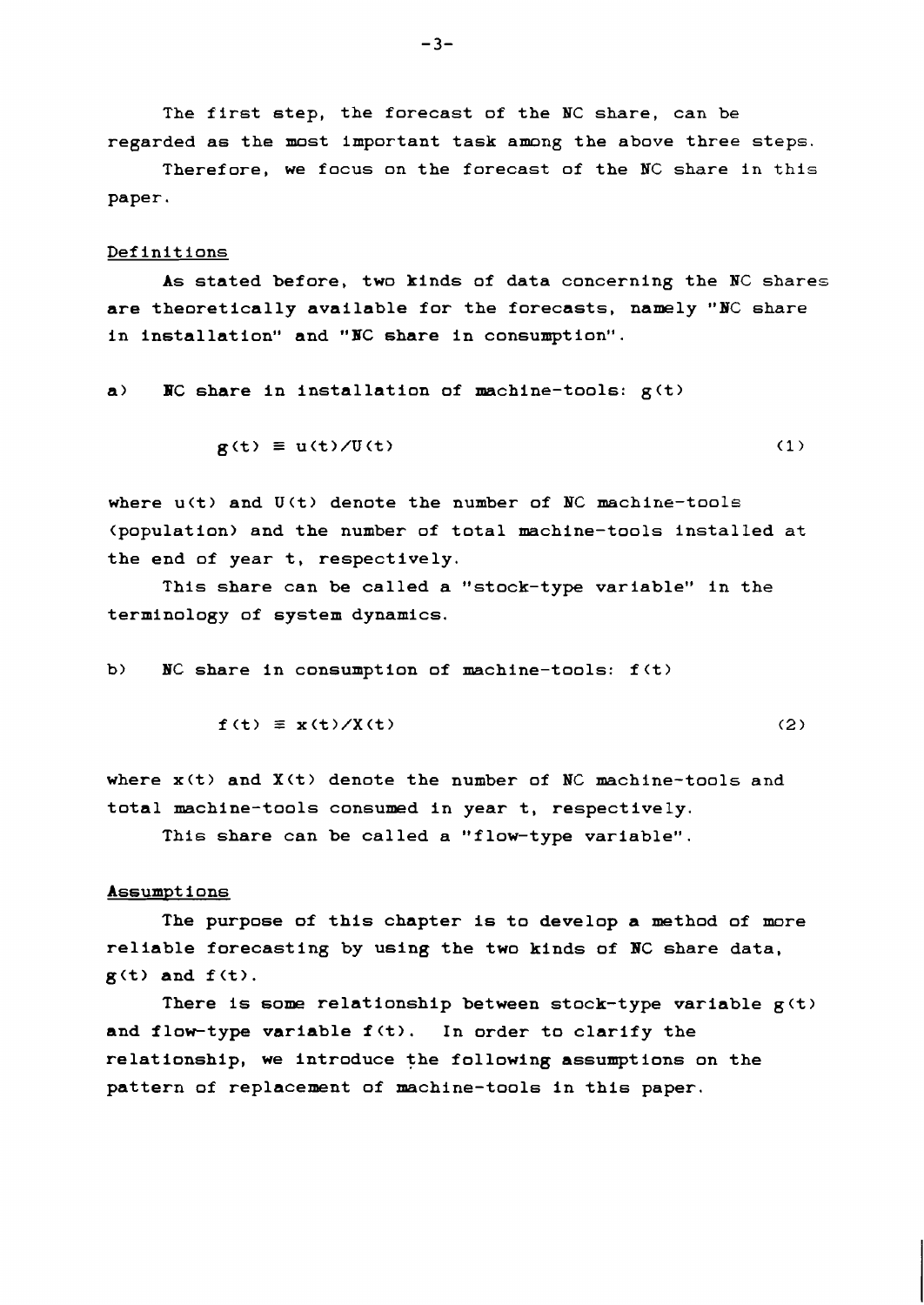<Assumption I>

**Replacement time** = **constant (m years)** 

**In real cases, the replacement time of machine-tools can be regarded to be probabilistic. However, it may be said that the above assumption does not cause a significant forecasting error when we focus on the long-term trends of diffusion.** 

**According to the above assumption and the definitions of**  U(t), u(t), X(t) and x(t), the following relationships can be **obtained between the stock-type and flow-type variables.** 

$$
\frac{dU}{dt} = X(t) - X(t-m)
$$
 (3)

 $or$ 

$$
U(t) = \int_{t-\mathbf{m}}^{t} X(t') dt'
$$
 (3')

$$
\frac{du}{dt} = x(t) - x(t-\mathbf{m})
$$
 (4)

or

$$
u(t) = \int_{t-\text{m}}^{t} x(t')dt'
$$
 (4')

**The above equations mean that the population at time t is equal to the accumulated number consumed (introduced) from t-m up to t.** 

**<Assumption II>** 

$$
1 \ge f(t) \ge 0 \tag{5}
$$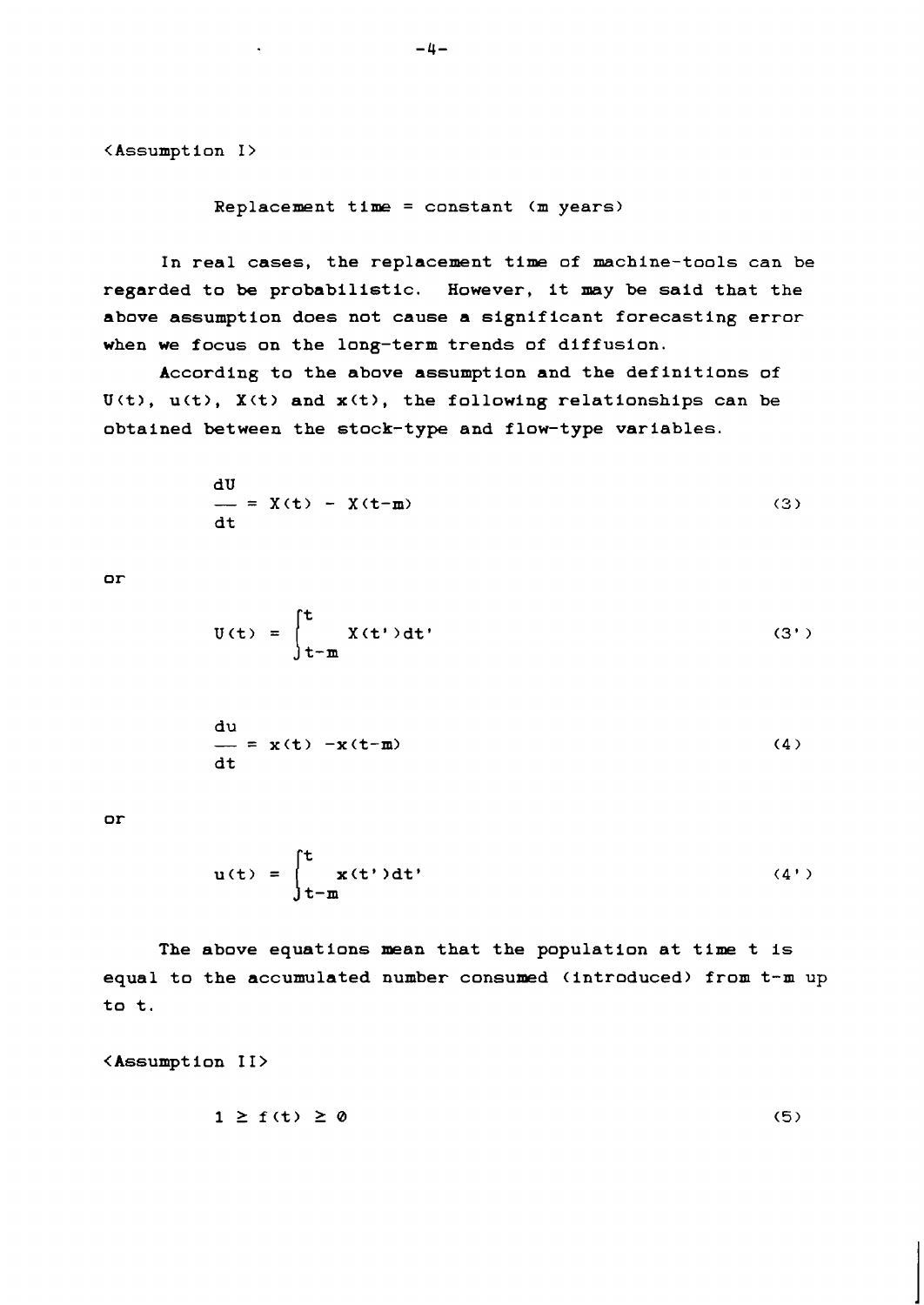$df$  $(6)$  $\equiv$  2 0  $dt$  $(7)$  $lim f(t) = 0$ **t->** -=

 $(8)$ 

 $(9)$ 

**These assumptions on the function f(t>, the NC share in**  consumption, mean that  $f(t)$  increases monotonously from zero and saturates at the level of f<sub>a</sub>, which is a constant of less than 1. **I. e., f (t> is assumed to be a growth curve. Condition (6) is considered to be the most severe among the above assumptions. However, it can be said that this condition is satisfied in most cases if short-term fluctuations of f(t> are eliminated.** 

<Assumption III>

 $X(t) \geq 0$ 

**The last assumption shown above is very obvious. This means**  that the consumption of machine-tools is non-negative.

2.2 Relationship Between the Two Kinds of NC Shares

In this section the characteristics of function  $g(t)$  are **discussed, based upon the assumptions explained in the previous section.** 

**(1) Value range of g<t>** 

Function  $g(t)$  can be expressed below in terms of  $f(t)$  and **X<t) by substituting equations (21, (3'** > **and (4'** > **into equation (1).** 

 $lim f(t) = f_0 \le 1$ 

**t->** +=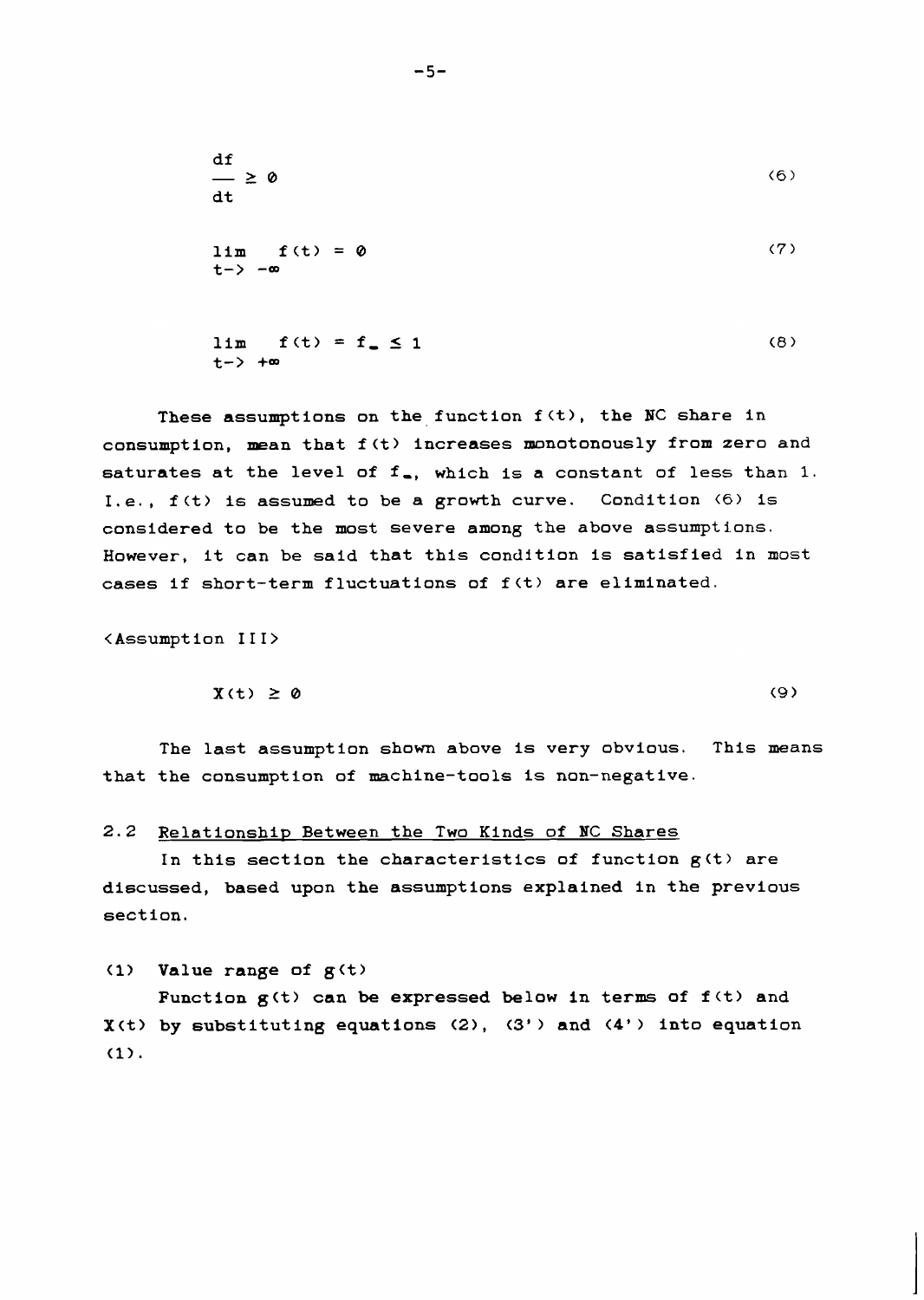$$
g(t) = \frac{\int_{t-m}^{t} f(t')X(t')dt'}{\int_{t-m}^{t} X(t')dt'}
$$
 (10)

By applying the well-known "mean value theorem for integrals<sup>2</sup>" to the numerator in the above equation, it can be derived that there exists at least one c in [t-m, t] so that

$$
\int_{t-m}^{t} f(t')X(t')dt' = f(c) \int_{t-m}^{t} X(t')dt' \qquad (11)
$$

where

$$
t \ge c \ge t-m \tag{12}
$$

The conditions where the mean value theorem is applicable are  $f(t) \geq 0$  and  $X(t) \geq 0$ . Both conditions are satisfied in this case due to assumptions **(5)** and **(9).** 

It can be derived that  $g(t)$  is equal to  $f(t)$  by substituting equation (11) into (10).

> $g(t) = f(c)$  $(13)$

On the other hand, condition **(6)** and inequality (12) give us the following inequality:

$$
\mathbf{f}(t) \geq \mathbf{f}(c) \geq \mathbf{f}(t-\mathbf{m}) \tag{14}
$$

=Hean value theorem for integrals:

If f and X are continuous for [a, b] and X never changes sign in [a, b], then there exists at least one c in [a, b] such that

$$
\int_{a}^{b} f(t) \cdot X(t) dt = f(c) \int_{a}^{b} X(t) dt
$$

With respect to this theorem, see [ Pearson, 1974].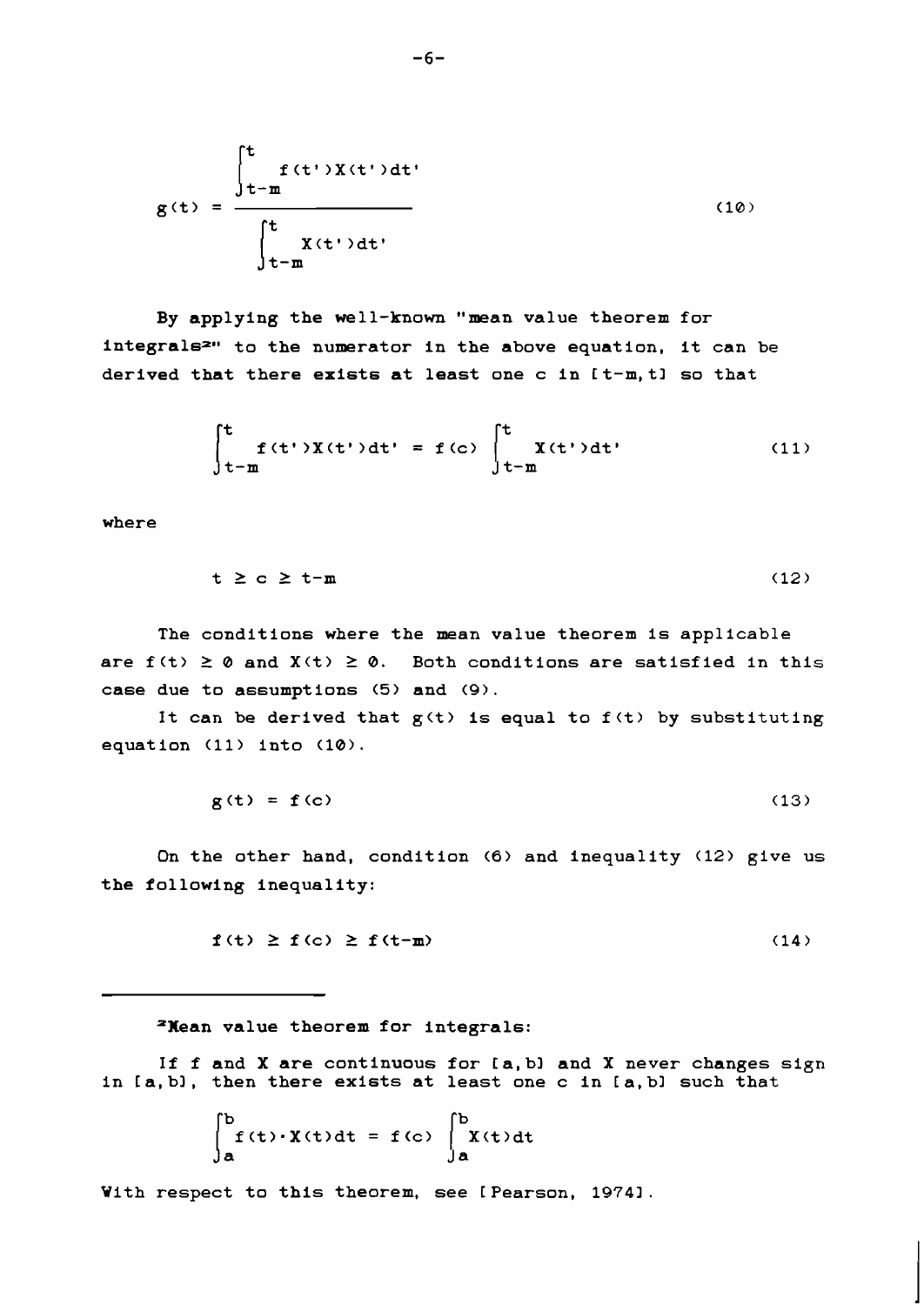By substituting equation (13) into (14>, the value range of g(t> is determined as shown below.

$$
f(t) \ge g(t) \ge f(t-m) \tag{15}
$$

The limitation values of  $g(t)$  can be obtained by applying equations (7) and (8) to (15).

$$
\lim_{t \to -\infty} g(t) = 0 \tag{16}
$$

$$
\lim_{t \to \infty} g(t) = f_{\infty} \tag{17}
$$

In other words, the limitations of  $g(t)$  are equal to those of  $f(t)$ .

Moreover, the derivative of  $g(t)$ , d $g/dt$ , is expressed as follows:

$$
\frac{dg}{dt} = \frac{1}{-} \{ (f(t) - g(t)) \cdot X(t) + (g(t) - f(t-m)) \cdot X(t-m) \} \qquad (18)
$$

Inequalities (9), (15) and  $U(t) > 0$  show that dg/dt is nonnegative. Therefore  $g(t)$  is also a monotonously increasing function as is f (t).

To summarize,  $g(t)$  has the same characteristics as  $f(t)$ , which satisfy conditions **(5)** to (8).

In order to clarify the relationship between  $g(t)$  and  $f(t)$ , we suppose that  $f(t)$  saturates at time T.

$$
f(t) = f_{\infty} when t \ge T
$$
 (19)

In such a case, by using inequality **(15)** at time t = T+m, it can be proved that  $g(T+m)$  is equal to  $f_m$ .

$$
\mathbf{f}(T+m) = \mathbf{f}_m \ge \mathbf{g}(T+m) \ge \mathbf{f}_m = \mathbf{f}(T) \tag{20}
$$

In other words, the NC share in installation  $g(t)$  saturates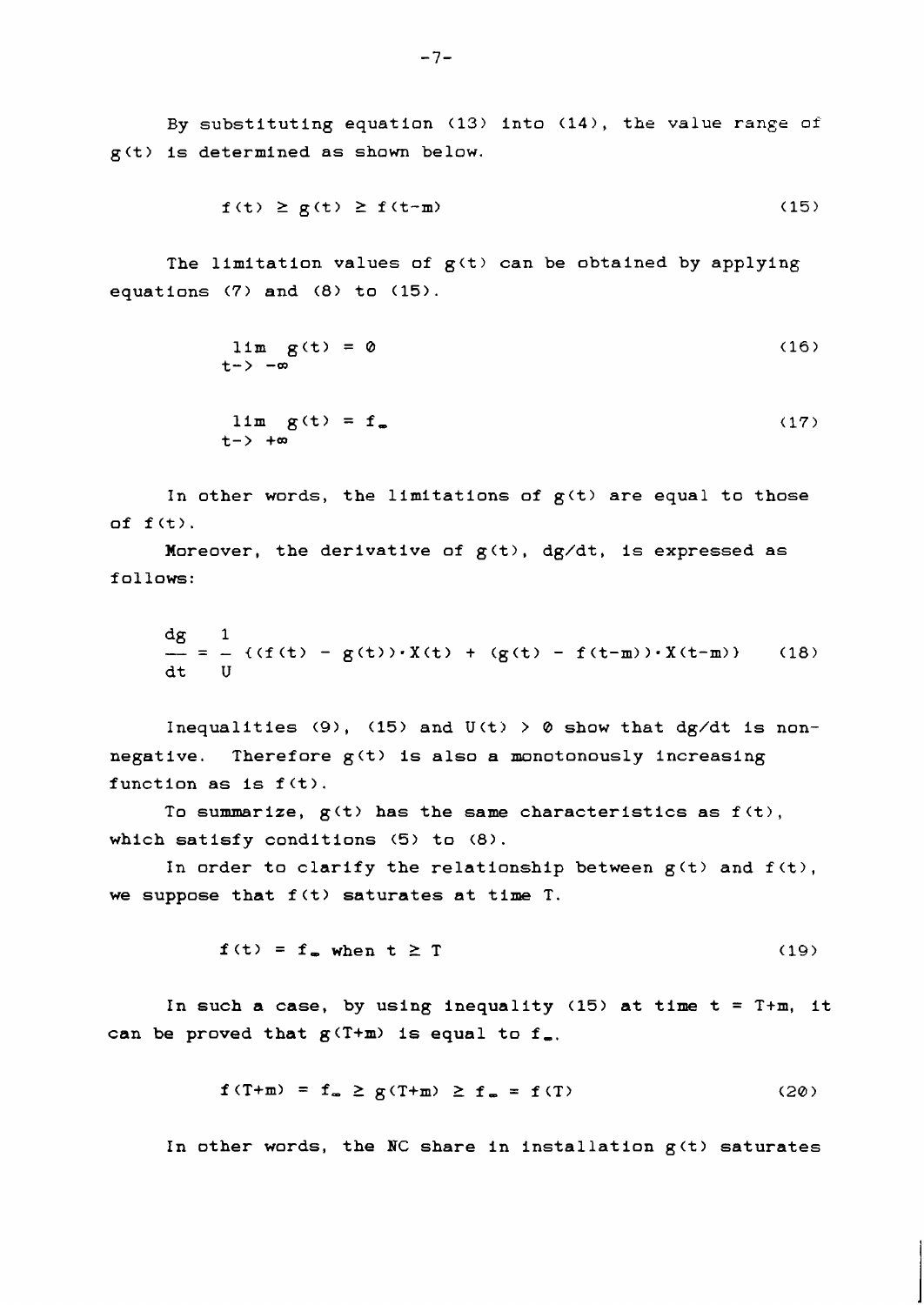**at least m years after the NC share in consumption f(t> saturates. I. e.** , **f (t** > **can be regarded as leading series of g(t** > .

**Supposing that the number of machine-tools consumed [X(t>l is approximately constant, g(t> can be expressed as follows:** 

$$
g(t) = \frac{1}{m} \int_{t-m}^{t} f(t')dt' = F(t - \frac{m}{2})
$$
 (21)

**where F(t) denotes the moving average of function f within the**  range  $[t - m/2, t + m/2].$ 

**Figure 1 illustrates an example of the relationship between**  the diffusion curves  $g(t)$  and  $f(t)$ .

**The results of this chapter might be summarized as follows:** 

- **The** NC **share in consumption f(t> is a leading index of the**  NC **share in installation g(t>.**
- **The diffusion curve g(t> can be forecasted by using future f(t> and consumption of machine-tools X(t>.**
- **The saturation level of the** NC **share in installation is equal to that in consumption, whereas the saturation time of g(t** > **lags some years behind that of f (t** > .

**The above results show the possibility that we can estimate the saturation level in installation g(w) more reliably by applying logistic curve methods** -- **not to g(t>, but to f(t>.** 

**In most cases, forecasting is needed at the early stage of the diffusion level when the diffusion in stock-base is very low. In addition, there are only few data available at such a stage, because a stock-type survey is usually carried out about every five years. Therefore it is very difficult to make a reliable estimate of the saturation level.** 

**On the other hand, flow-type data are available in most cases for each year.= There are a lot of sample points for** 

**<sup>&</sup>quot;Strictly speaking, it is difficult to get the consumption data (user side). However, we can use the production data (supplier side) instead of the consumption data, because production-based data are available in most cases. In case of using production-based data, the data may have to be modified by export/import data.**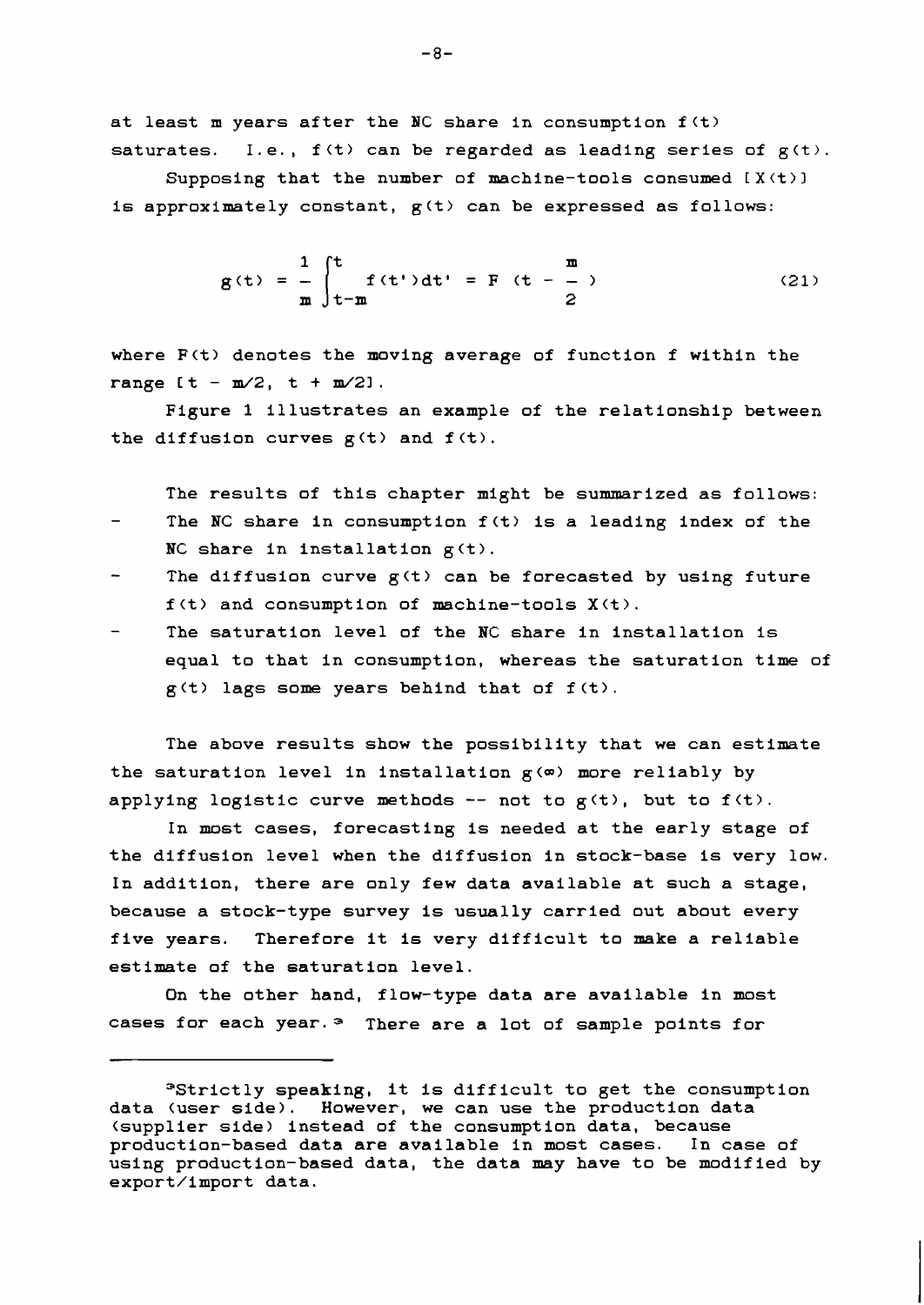

Figure 1. Example of relationship between  $f(t)$  and  $g(t)$ .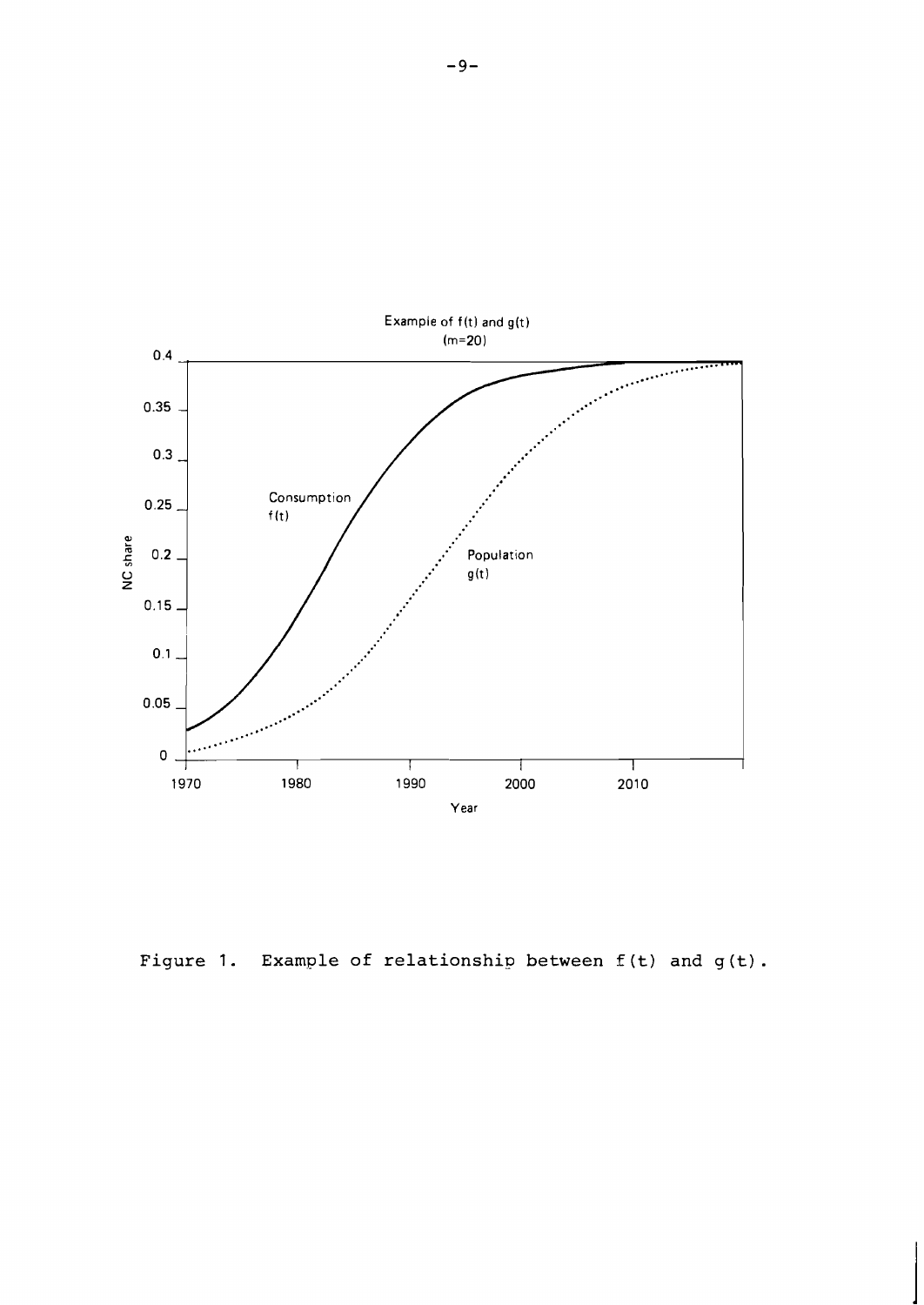**statistical analysis. Moreover, the diffusion level in consumption shows to be much higher than in installation. The latest tendencies can be furthermore be included in the analysis.** 

**Therefore it is strongly recommended to use the past data f(t) instead of g(t) for forecasting the BC share in installat ion.** 

### **3. ESTIMATION OF THE SATURATION LEVEL**

## **3.1 The Case of the USA**

**Data on the machine-tool population are available as a survey on the inventory of metal working equipment for every five years (1963, 1968, 1973, 1977/78 and 1983) in the US MWI (metal working industry) CAM, 19831. As the data after 1983 are not available, we cannot take into account any recent tendencies.** 

**According to the surveys, the share of NC machine-tools in total machine-tools (metal cutting and metal forming) in the US MWI increased from 0.1% in 1963 to 4.7% in 1983.** 

**Figure 2 shows the results of forecasting by the logistic**  curve method which is applied to these past trends [Tchijov, **19871. The saturation level of the BC share in installation, percentage measured on a unit-base, is estimated to be 5.8%.** 

**Table 1 summarizes the results of forecasting the NC share in installation by major types of machines, including the estimates of the saturation level and the BC shares of machines consumed during the period from 1979 to 1983.** 

**In case of turning machines, the NC share in consumption reached 37.1% in the above period, which already exceeded the estimated saturation level of the BC share in installation (16.2%) as shown in Table 1.** 

**Similar gaps can also be observed in the cases of boring machines, milling machines, machining centers and total machinetools. For instance, the NC share of total machine-tools in consumption was 17.3%, while the saturation level of the BC share in installation was estimated to be only 5.8% from the present level, 4.7% in 1983.** 

**The 13th survey on the inventory of metal working equipment gives us the shares of BC machine-tools by year of Installation, which can be used as consumption data (Table 2).** 

 $-10-$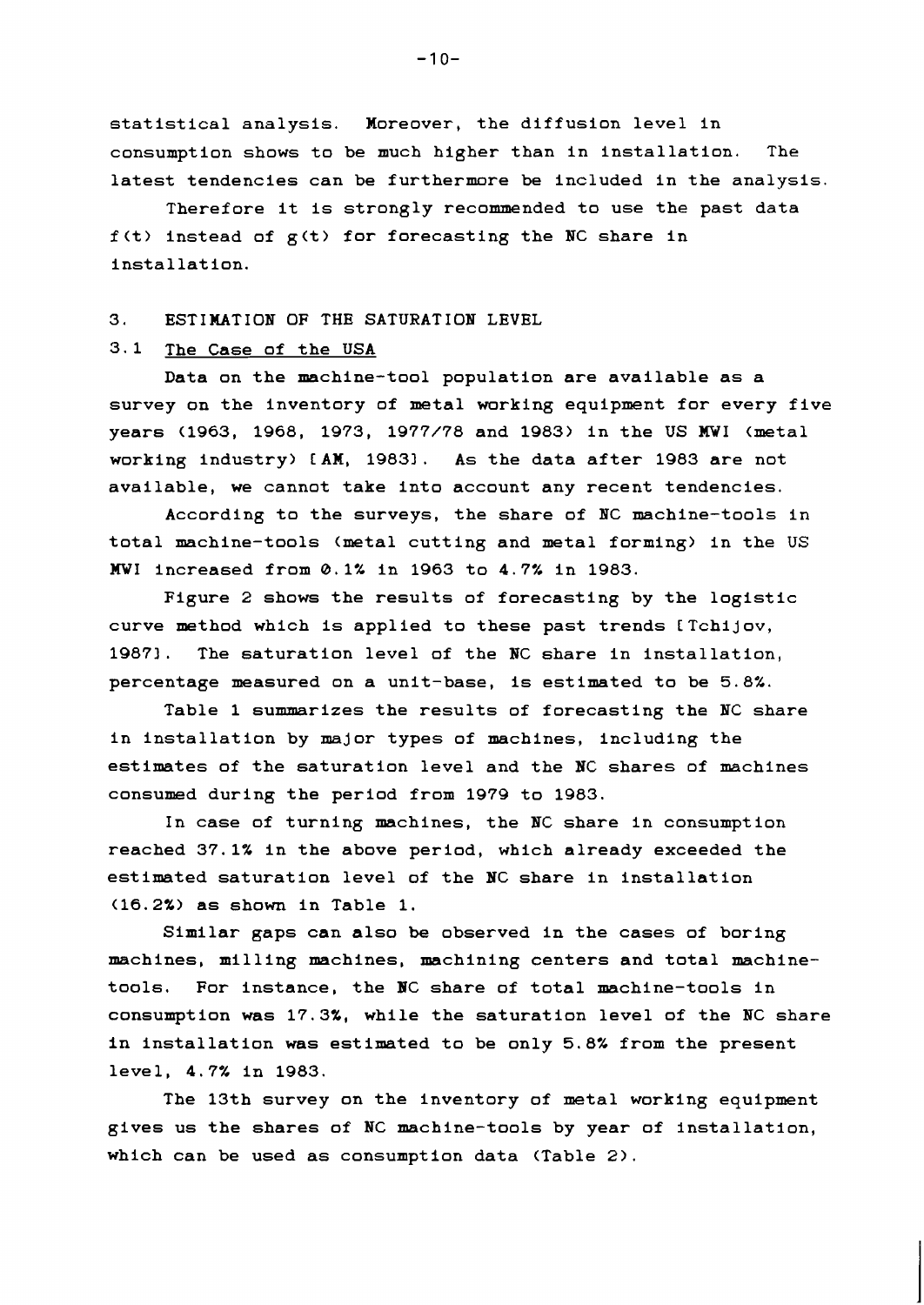

**Figure 2. Logistic diffusion of NC-machines installed in US MWI, percentage measured on unit base. [Tchi jov, 19871** .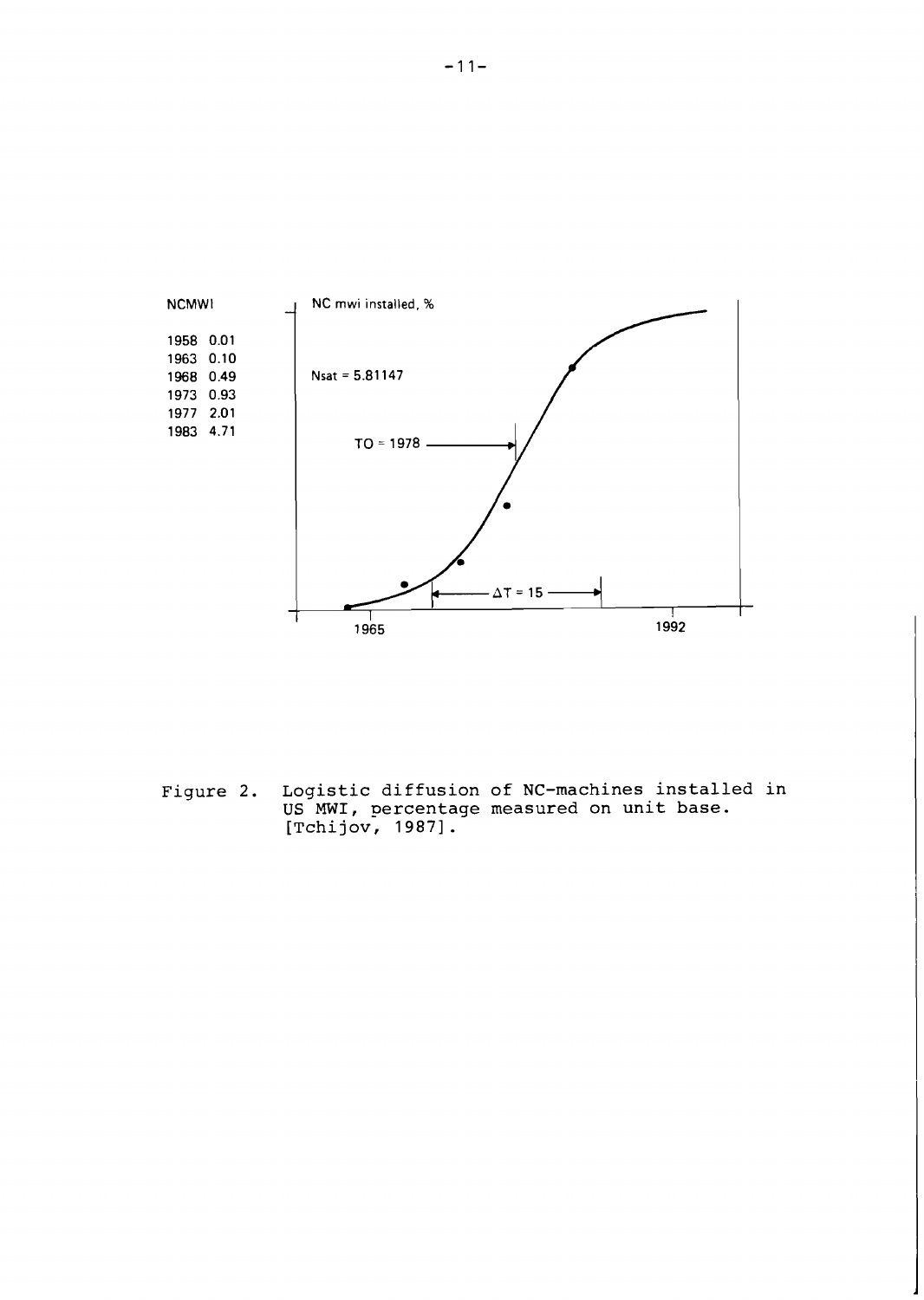|                     |          | NC share in installation           |                                         |
|---------------------|----------|------------------------------------|-----------------------------------------|
|                     | 1983     | Estimated<br>saturation<br>level** | $NC$ share in consumption)<br>1979-1983 |
| Turning machines    | $9.1\%$  | 16.2%                              | $(37.1\%)$                              |
| Boring machines     | $11.1\%$ | 14.4%                              | $(30.7\%)$                              |
| Drilling machines   | 2.8%     | $4\%***$                           | $(5.6\%)$                               |
| Milling machines    | $6.8\%$  | $10.4\%$                           | $(20.7\%)$                              |
| Grinding machines   | $0.6\%$  | $2\%***$                           | $(2.1\%)$                               |
| Machining centers*  | $4.2\%$  |                                    | $(20.3\%)$                              |
| Total metal cutting | $5.5\%$  |                                    | $(19.2\%)$                              |
| Total metal forming | $1.9\%$  |                                    | $(7.4\%)$                               |
| Total machine-tools | 4.7%     | 5.8%                               | $(17.3\%)$                              |

**Table 1. NC shares of machine-tools in the US MWI (NC share in installation).** 

\* **In sum of drilling, milling and boring machines.** 

\*\* [Tchijov, 1987]

\*\*\* The logistic curves were not fitted for these two cases.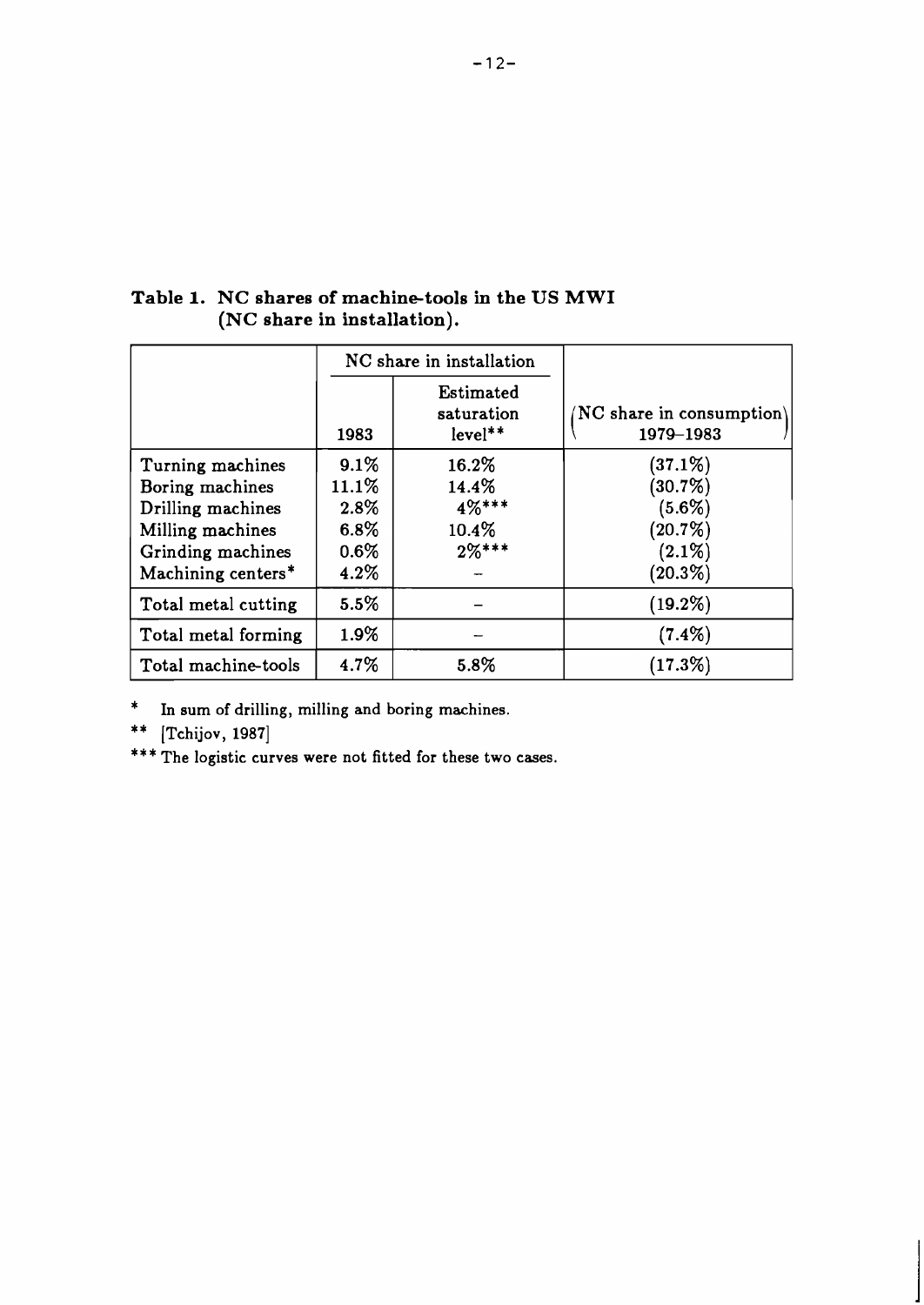|                                                                                                                         |                                                       | Year of installation**                                    |                                                   |                                                  |  |
|-------------------------------------------------------------------------------------------------------------------------|-------------------------------------------------------|-----------------------------------------------------------|---------------------------------------------------|--------------------------------------------------|--|
|                                                                                                                         | $-1963$                                               | 1964-1973                                                 | 1974-1978                                         | 1979-1983                                        |  |
| Turning machines<br>Boring machines<br>Drilling machines<br>Milling machines<br>Grinding machines<br>Machining centers* | $0.6\%$<br>4.3%<br>$0.6\%$<br>$1.4\%$<br>0.1%<br>0.1% | $3.2\%$<br>10.9%<br>$3.3\%$<br>$4.4\%$<br>$0.4\%$<br>1.8% | 15.5%<br>19.4%<br>4.2%<br>9.1%<br>$0.6\%$<br>5.7% | 37.1%<br>30.7%<br>5.6%<br>20.7%<br>2.1%<br>20.3% |  |
| Total metal cutting                                                                                                     | $1.0\%$                                               | $3.0\%$                                                   | 7.3%                                              | 19.2%                                            |  |
| Total metal forming                                                                                                     | $0.5\%$                                               | 1.4%                                                      | $3.0\%$                                           | 7.4%                                             |  |
| Total machine tools                                                                                                     | $0.8\%$                                               | 2.6%                                                      | 6.4%                                              | 17.3%                                            |  |

## **Table 2. NC shares of machine-tools in the US MWI (NC share in consumption).**

\* **In sum of drilling, milling and boring machines.** 

\*\* **Year of installation corresponds to the following generation of machine-tools:** 

| Generation at 1983 | Year of installation |
|--------------------|----------------------|
| $0 - 4$ years      | 1979-1983            |
| $5-9$ years        | 1974-1978            |
| $10-19$ years      | 1964-1973            |
| more than 20 years | $-1963$              |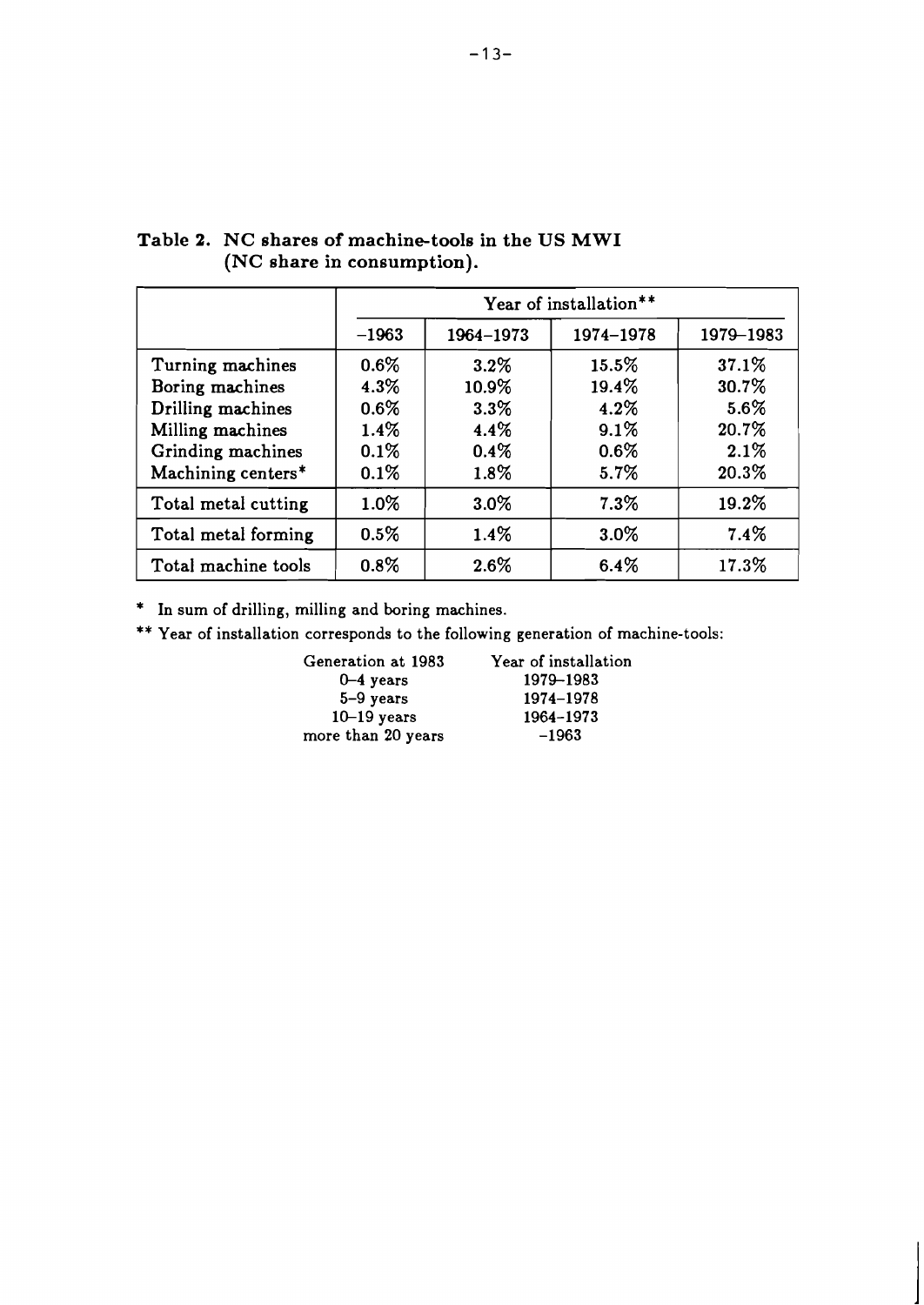**As shown in Figure 3, the NC share in consumption has increased rapidly year by year. In addition, the big gaps between consumption-base and installation-base can be seen for each year of installation.** 

**According to the results of the previous chapter, the NC share in installation saturates at the same level as the BC share in consumption, with some time-lag.** 

**By applying the above relationship to the case of the USA, the saturation levels of the PC share in installation are estimated to be at least higher than the following levels.** 

| Machine type        | Saturation level of NC share |
|---------------------|------------------------------|
| total metal cutting | >19.2%                       |
| total metal forming | $2 \t 7.4\%$                 |
| total machine-tools | $2 \frac{17.34}{ }$          |

**Figure 3 shows us that the NC share in consumption continues to increase even after 1983. Therefore, the real saturation levels are considered to be much higher than the above values.** 

## **3.2 The Case of Japan**

**Data on the machine-tool population are available for the years 1973, 1981 and 1987 in the Japanese machine industry as a survey on machine-tools installation by MITI CMITI, 19881.** 

**According to this survey, the NC shares in installation are summarized in Table 3. The PC share of metal machine-tools (metal cutting) has increased very rapidly from 0.86% in 1973 to 11.3% at the end of September 1987. In the case of the secondary metal working machinery (metal forming), the NC share has also increased from 0.08% in 1973 to 2.2% in 1987, although the absolute value is even now very low.** 

**On the other hand, as shown in Table 3, the NC shares in consumption, namely the shares of an BC type in recent installations, show much higher values than those in installation, as was also observed for the case of the USA.** 

**According to the relationship between consumption-base and installation-base in the previous chapter, the saturation levels** 

**\*PC share of machines consumed from 1979 to 1983.**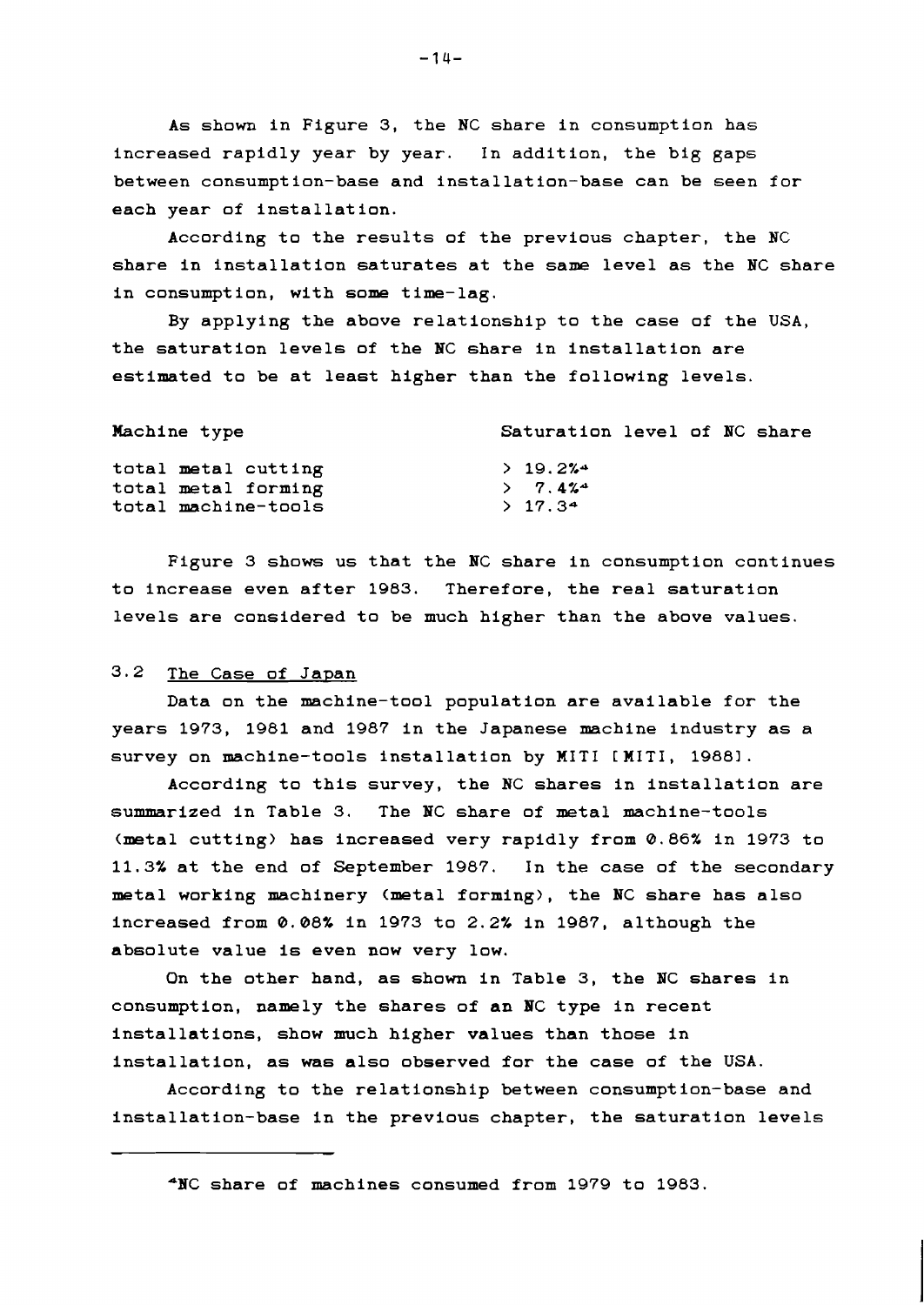

Figure **3.** Trends of NC shares in the US MWI.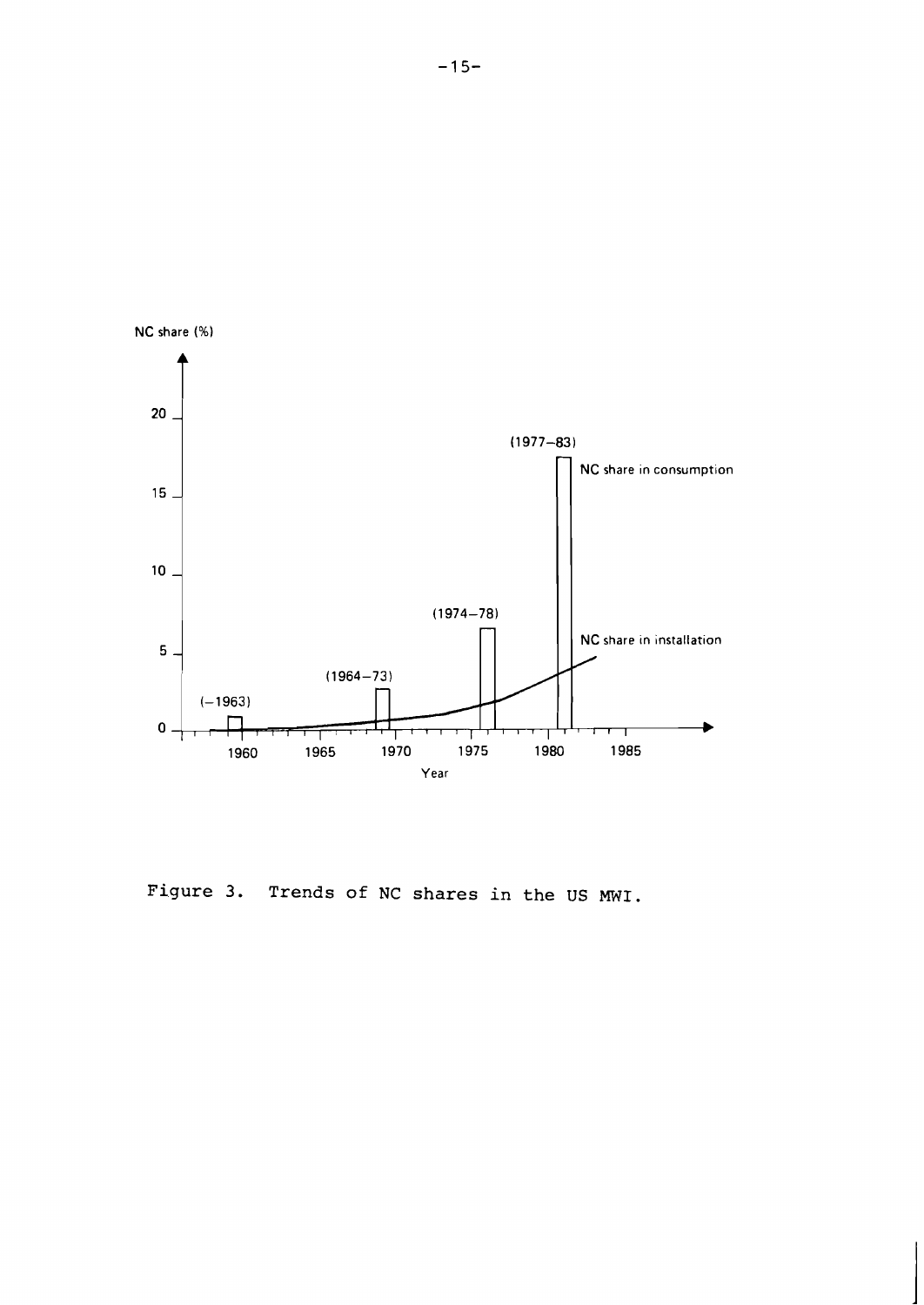|                                                                                                                                     | 1973                          | 1981                             | 1987                                    |
|-------------------------------------------------------------------------------------------------------------------------------------|-------------------------------|----------------------------------|-----------------------------------------|
| Shares of NC type in machine-tools population<br>Metal machine tools<br>Secondary metal working machinery<br>Total NC machine-tools | $0.86\%$<br>$0.08\%$<br>0.67% | $3.6\%$<br>$0.8\%$<br>2.9%       | $\rightarrow$ 11.3%<br>$-2.2\%$<br>9.2% |
| Shares of NC type in recent installation<br>Metal machine tools<br>Secondary metal working machinery                                |                               | $12.1\%$ <sup>*</sup><br>$2.2\%$ | $33.2\%**$<br>$5.2\%**$                 |

**Table 3. Trends of NC shares in Japan.** 

\* Installation year: 1979-1981

\* \* **Installation year: 1985-1987** 

The above data are based upon the survey on Machine Tools Installation by MITI in Japan. The survey was carried out for all establishments of more than **50**  employees in machine industry. The coverage of this survey by major sectors in **1987** are shown below in terms of employment.

| SIC | Coverage |
|-----|----------|
| 34  | $14.2\%$ |
| 35  | 42.4%    |
| 36  | 56.2%    |
| 37  | $64.8\%$ |
| 38  | 48.4%    |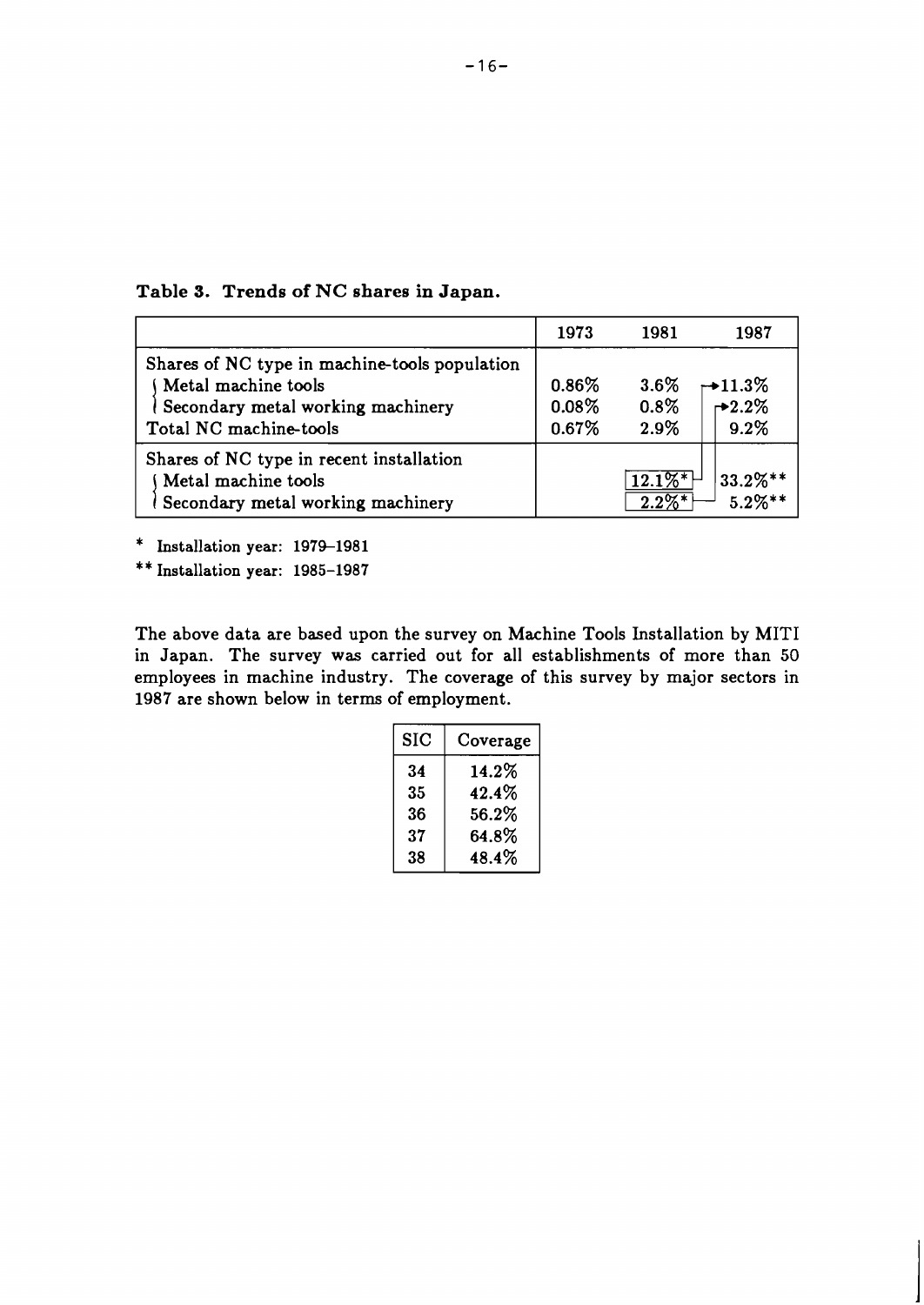**of the BC share in installation are estimated to be at least higher than the following levels.** 

| Machine type             | Saturation level of NC share |
|--------------------------|------------------------------|
| Metal working machines   | > 33.2%                      |
| Secondary metal machines | > 5.2%                       |

**Table 4 shows us that the BC share in consumption continues to increase even after 1987. This means that the real saturation levels of the BC share in installation are much higher than the above values.** 

**The BC shares of machine-tools in production show a similar trends to those in consumption CWITI, 1970-19861. Table 5**  summarizes the trends of NC shares in production by type of **machines. The HC share of the turning machine production already reached 62.8% in 1986. In the case of total metal cutting machines, the NC share in production exceeded 28% in 1986 and showed further diffusion.** 

**In order to forecast the diffusion curve of the BC share, a logistic curve method is applied to the BC shares in production of total metal cutting machines as shown in Table 6.** 

**The saturation level of the BC share in production is estimated to be 34.0%. In other words, 34% of the metal cutting machines will be of the BC type in future production.** 

**By applying this logistic curve f (t) to equation (21) in the previous chapter, the BC share in installation g(t) can be obtained as shown in Table 7. In this estimation the annual production of total machines X(t) is, for reasons of simplicity, assumed to be constant. In addition, three cases are set with respect to the replacement years (n), namely, 12, 15 and 18. Among the three cases the last one (m** = **18) is considered to be most realistic.** 

**According to this estimation it can be said that the NC share in installation g<t) will show the biggest increase from 1985 to 1995 and approach the saturation level after 2000 in any of the cases, as shown in Figure 4. Moreover, it might be concluded that NC machine-tools will occupy about 30% of the total metal cutting machines in the year 2000.**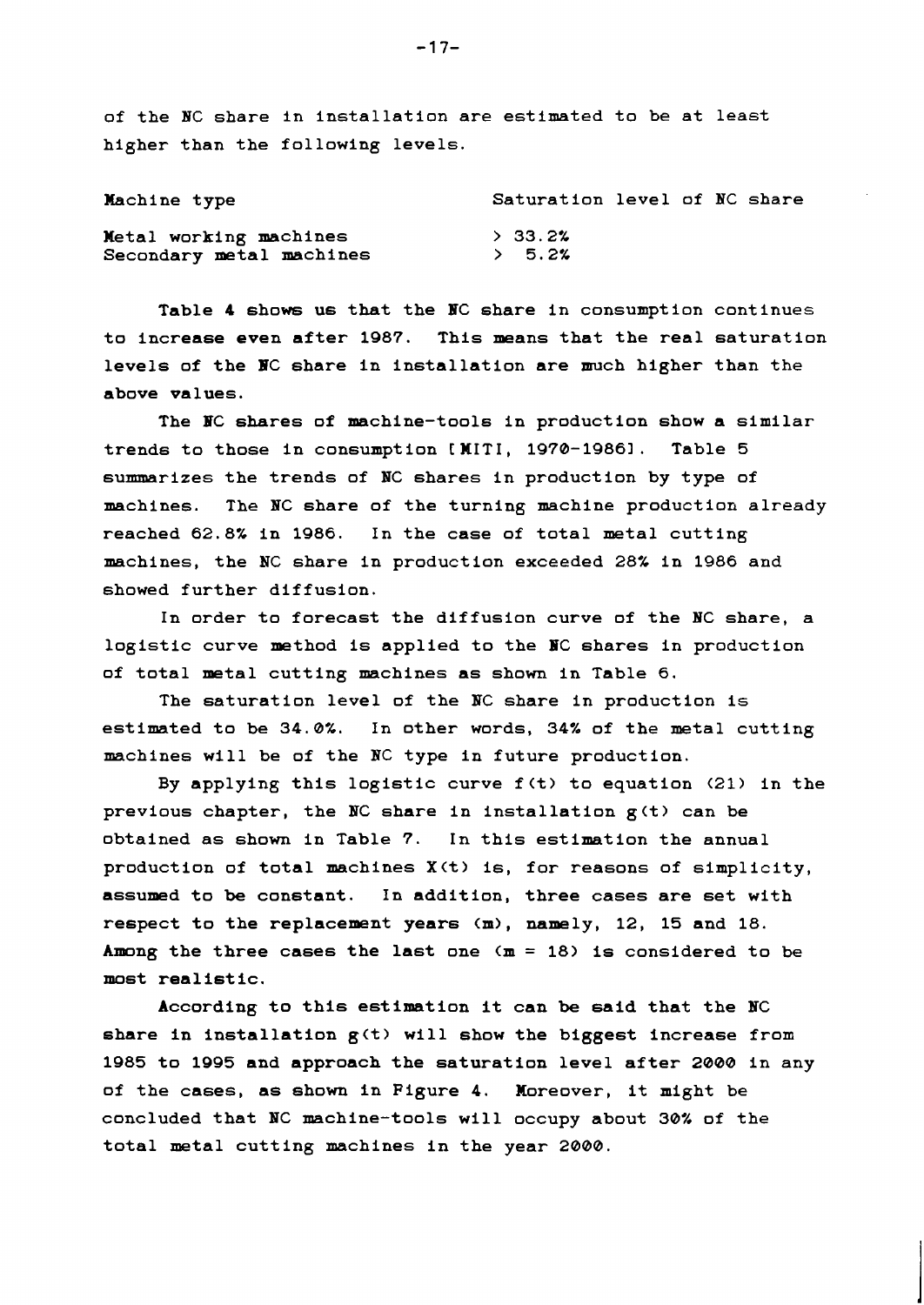|                           |                                | <b>TOTAL</b>      | By installation year |                 |                     |                              |
|---------------------------|--------------------------------|-------------------|----------------------|-----------------|---------------------|------------------------------|
|                           | $\left\lceil 1981\right\rceil$ | [1987]            | $85 - 87$            | $83 - 84$       | $78 - 82$           | $-77$                        |
| Metal working machines:   |                                |                   |                      |                 |                     |                              |
| General machines          |                                | $4.57\%$   12.17% | 36.32%               | 28.80%          | 19.09%              | $3.08\%$                     |
| Electrical                |                                | $3.64\%$   13.46% | 34.86%               | $27.92\%$       | 17.20%              | 2.60%                        |
| Transport                 | $2.56\%$                       | 9.80%             |                      | 31.21\% 20.01\% | $9.26\%$            | 1.66%                        |
| $\Pr{ecision}$            | $3.12\%$                       | 9.15%             | 24.80%               | 21.84%          | $14.53\%$           | 2.02%                        |
| Machine industry          |                                | $3.57\%$   11.26% | 33.19%               |                 | 24.90% 14.23% 2.44% |                              |
| Production data           |                                | $9.54*%$          |                      |                 |                     | 26.81% 20.59% 11.67% 1.58%** |
| Secondary metal machines: |                                |                   |                      |                 |                     |                              |
| General machines          | $1.04\%$                       | 3.28%             | 10.59%               | $7.96\%$        | $4.58\%$            | 0.85%                        |
| Electrical                | $1.19\%$                       | 2.60%             | 4.39%                | $4.27\%$        | $4.02\%$            | $0.82\%$                     |
| Transport                 | $0.42\%$                       | $1.51\%$          | $4.08\%$             | $2.84\%$        | $1.35\%$            | $0.36\%$                     |
| Precision                 | $0.22\%$                       | 1.30%             | 4.98%                | 2.33%           | $1.18\%$            | $0.33\%$                     |
| Machine industry          | $0.81\%$                       | $2.22\%$          | $5.18\%$             | $4.21\%$        | $2.75\%$            | $0.62\%$                     |

**Table 4. NC shares in machines installed by industrial sectors at the end of September 1987 in Japan.** 

 $*$  1970-1986

\*\* 1970-1977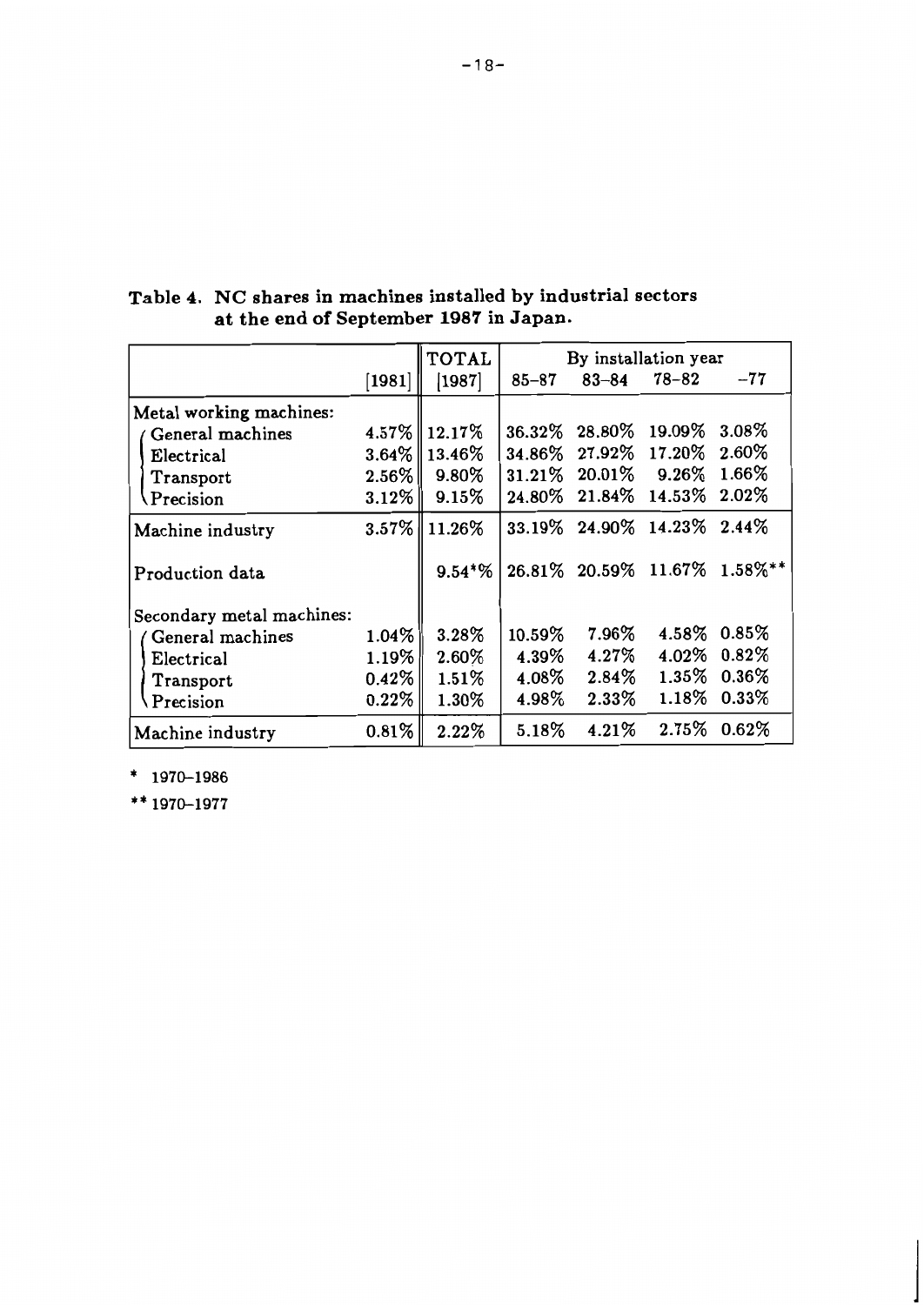| Year | Lathes | Drilling | Boring   | Milling  | Grinding | $MC/CBM^*$ | Total** |
|------|--------|----------|----------|----------|----------|------------|---------|
| 1970 | 0.93%  | 0.12%    | 2.63%    | 1.22%    | $0.16\%$ | 0.27%      | 0.57%   |
| 1971 | 1.42%  | 0.15%    | 2.24%    | 1.79%    | 0.14%    | 0.37%      | 0.75%   |
| 1972 | 1.57%  | 0.25%    | 2.88%    | 1.71%    | 0.15%    | $0.48\%$   | 0.82%   |
| 1973 | 2.94%  | $0.36\%$ | 3.66%    | 2.31%    | $0.29\%$ | 0.64%      | 1.30%   |
| 1974 | 3.92%  | 0.46%    | 2.35%    | 3.29%    | 0.29%    | $0.80\%$   | 1.80%   |
| 1975 | 7.07%  | $0.40\%$ | 2.25%    | 4.62%    | 0.19%    | 1.26%      | 2.48%   |
| 1976 | 9.66%  | 0.33%    | $1.69\%$ | 5.35%    | 0.33%    | 1.12%      | 2.78%   |
| 1977 | 16.19% | 0.65%    | 2.29%    | 5.52%    | 0.67%    | 1.88%      | 4.14%   |
| 1978 | 21.80% | $0.66\%$ | 2.78%    | $7.16\%$ | 0.26%    | 3.12%      | 5.37%   |
| 1979 | 28.85% | $0.35\%$ | 2.45%    | 10.61%   | 1.00%    | 5.55%      | 8.72%   |
| 1980 | 34.72% | $0.62\%$ | $4.14\%$ | 14.00%   | 1.39%    | 9.81%      | 12.33%  |
| 1981 | 36.74% | $0.87\%$ | 4.88%    | 20.24%   | 1.99%    | 15.09%     | 15.63%  |
| 1982 | 41.74% | 0.61%    | 6.05%    | 21.93%   | 2.62%    | 15.12%     | 16.47%  |
| 1983 | 45.93% | $1.70\%$ | $6.67\%$ | 25.41%   | 3.51%    | 18.85%     | 18.85%  |
| 1984 | 52.63% | 1.60%    | 12.31%   | 25.88%   | 4.99%    | 19.74%     | 22.00%  |
| 1985 | 56.92% | 1.82%    | 8.19%    | 23.37%   | 7.34%    | 27.68%     | 25.66%  |
| 1986 | 62.84% | $5.07\%$ | 13.32%   | 27.24%   | 9.97%    | 30.82%     | 28.27%  |

**Table 5. NC share in production for each type of machine-tools in Japan (in terms of units).** 

\* **Machining centers in sum of drilling, milling and boring machines.** 

\*\* **Including other machine-tools.**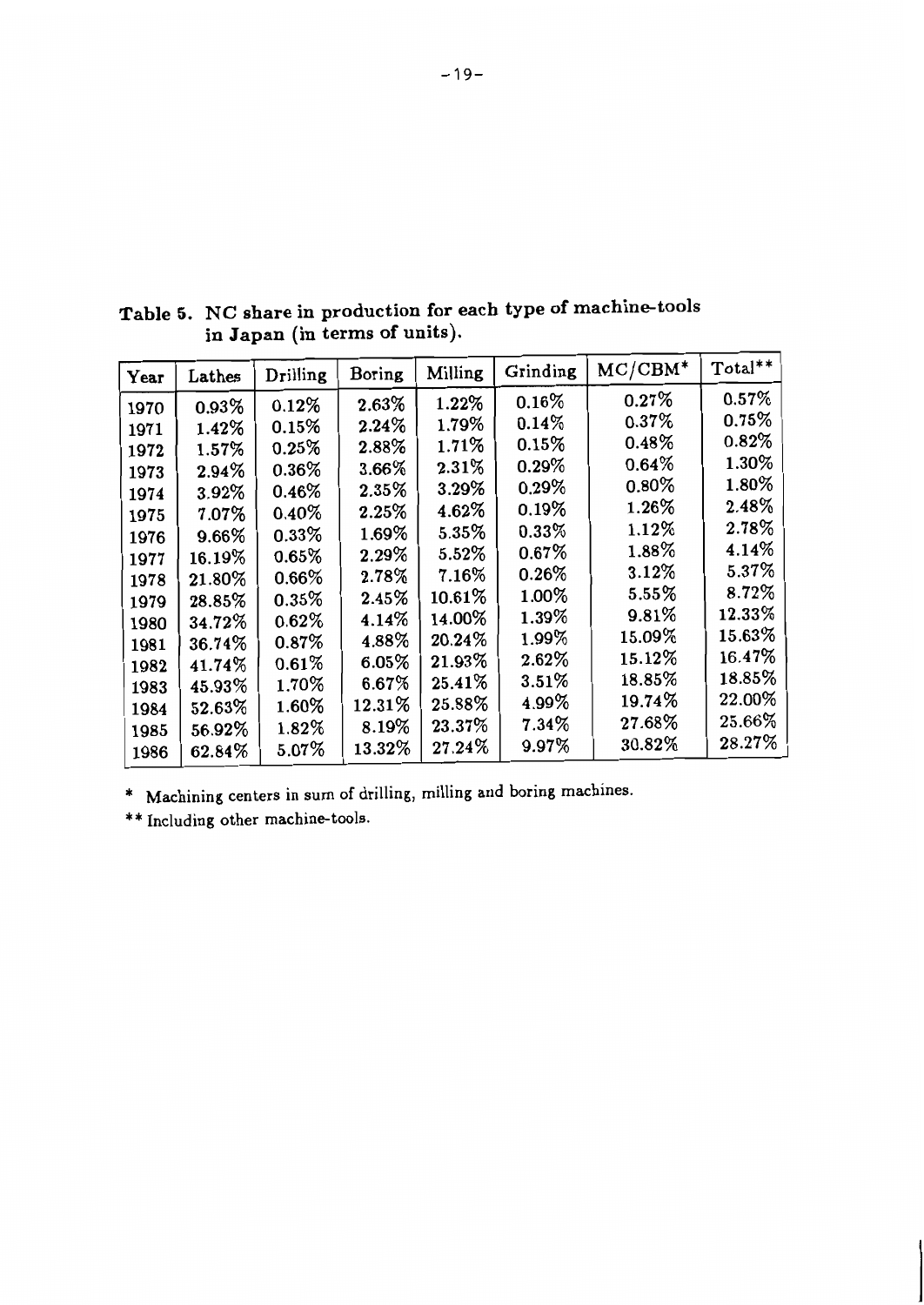## **Table 6. Logistic curve fitting to NC share in production of machine-tools in Japan.**

```
f= l/(a+b*EXP(-c*t)) 
 \texttt{PARAMETERS}(\texttt{IT=8})a = .0294022b = 2.35723c = .364993SD of a (1) = (2.04186E-03)SD of a (2) = (.592942)SD of a (3) = (.0277865)*R2 = .992445R S S = 9.57137D.W. = 1.10768
```

|      | $Estimated (\%)$ | Observed $(\%)$ |
|------|------------------|-----------------|
| 1970 | .418999          | .57             |
| 1971 | .600309          | .75             |
| 1972 | .85807           | .82             |
| 1973 | 1.22246          | 1.3             |
| 1974 | 1.7335           | 1.8             |
| 1975 | 2.44227          | 2.48            |
| 1976 | 3.41021          | 2.78            |
| 1977 | 4.70461          | 4.14            |
| 1978 | 6.38776          | 5.37            |
| 1979 | 8.49847          | 8.72            |
| 1980 | 11.0282          | 12.33           |
| 1981 | 13.9007          | 15.63           |
| 1982 | 16.9689          | 16.47           |
| 1983 | 20.0396          | 18.85           |
| 1984 | 22.9188          | 22              |
| 1985 | 25.4579          | 25.66           |
| 1986 | 27.579           | 28.27           |
|      |                  |                 |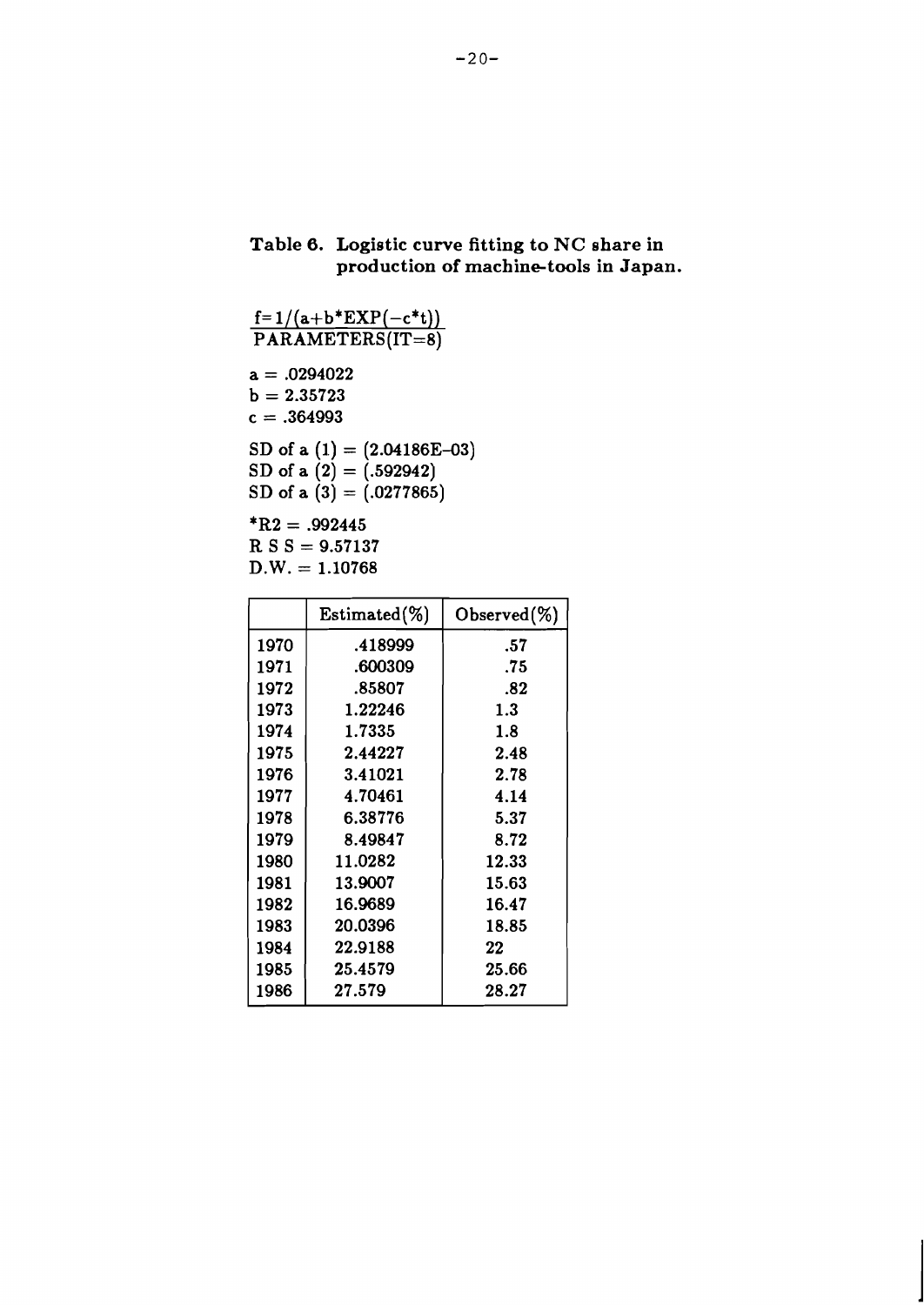|      | $NC \, share \, (\%)$ | NC share $(\%)$ in installation |        |             |  |  |
|------|-----------------------|---------------------------------|--------|-------------|--|--|
|      | in production         | $m=12$                          | $m=15$ | $m=18$      |  |  |
| Year | f(t)                  | g(t)                            | g(t)   | g(t)        |  |  |
| 1970 | 0.42                  | 0.11                            | 0.09   | 0.08        |  |  |
| 1971 | 0.60                  | 0.16                            | 0.13   | 0.11        |  |  |
| 1972 | 0.86                  | 0.23                            | 0.19   | 0.16        |  |  |
| 1973 | 1.22                  | 0.33                            | 0.27   | 0.23        |  |  |
| 1974 | 1.73                  | 0.48                            | 0.38   | 0.32        |  |  |
| 1975 | 2.44                  | 0.68                            | 0.55   | 0.46        |  |  |
| 1976 | 3.41                  | 0.95                            | 0.77   | 0.65        |  |  |
| 1977 | 4.70                  | 1.34                            | 1.08   | 0.91        |  |  |
| 1978 | 6.39                  | 1.87                            | 1.51   | 1.26        |  |  |
| 1979 | 8.50                  | 2.56                            | 2.07   | 1.73        |  |  |
| 1980 | 11.03                 | 3.47                            | 2.80   | 2.34        |  |  |
| 1981 | 13.90                 | 4.60                            | 3.72   | 3.11        |  |  |
|      |                       |                                 |        | $(3.6\%)*$  |  |  |
| 1982 | 16.97                 | 5.98                            | 4.84   | 4.05        |  |  |
| 1983 | 20.04                 | 7.60                            | 6.17   | 5.16        |  |  |
| 1984 | 22.92                 | 9.44                            | 7.68   | 6.43        |  |  |
| 1985 | 25.46                 | 11.46                           | 9.34   | 7.84        |  |  |
| 1986 | 27.58                 | 13.61                           | 11.14  | 9.36        |  |  |
| 1987 | 29.27                 | 15.85                           | 13.04  | 10.97       |  |  |
|      |                       |                                 |        | $(11.3\%)*$ |  |  |
| 1988 | 30.57                 | 18.11                           | 14.99  | 12.64       |  |  |
| 1989 | 31.55                 | 20.35                           | 16.98  | 14.36       |  |  |
| 1990 | 32.26                 | 22.50                           | 18.97  | 16.11       |  |  |
| 1991 | 32.77                 | 24.53                           | 20.93  | 17.86       |  |  |
| 1992 | 33.14                 | 26.37                           | 22.82  | 19.60       |  |  |
| 1993 | 33.40                 | 27.99                           | 24.62  | 21.32       |  |  |
| 1994 | 33.58                 | 29.38                           | 26.30  | 23.00       |  |  |
| 1995 | 33.71                 | 30.52                           | 27.81  | 24.61       |  |  |
| 1996 | 33.80                 | 31.42                           | 29.13  | 26.14       |  |  |
| 1997 | 33.86                 | 32.12                           | 30.26  | 27.54       |  |  |
| 1998 | 33.91                 | 32.65                           | 31.19  | 28.82       |  |  |
| 1999 | 33.94                 | 33.04                           | 31.92  | 29.93       |  |  |
| 2000 | 33.96                 | 33.32                           | 32.49  | 30.87       |  |  |

**Table 7. Forecasts of NC share in Japan.** 

\* Observed data for the establishments of more than 50 employees in mechanical industry at the end of September.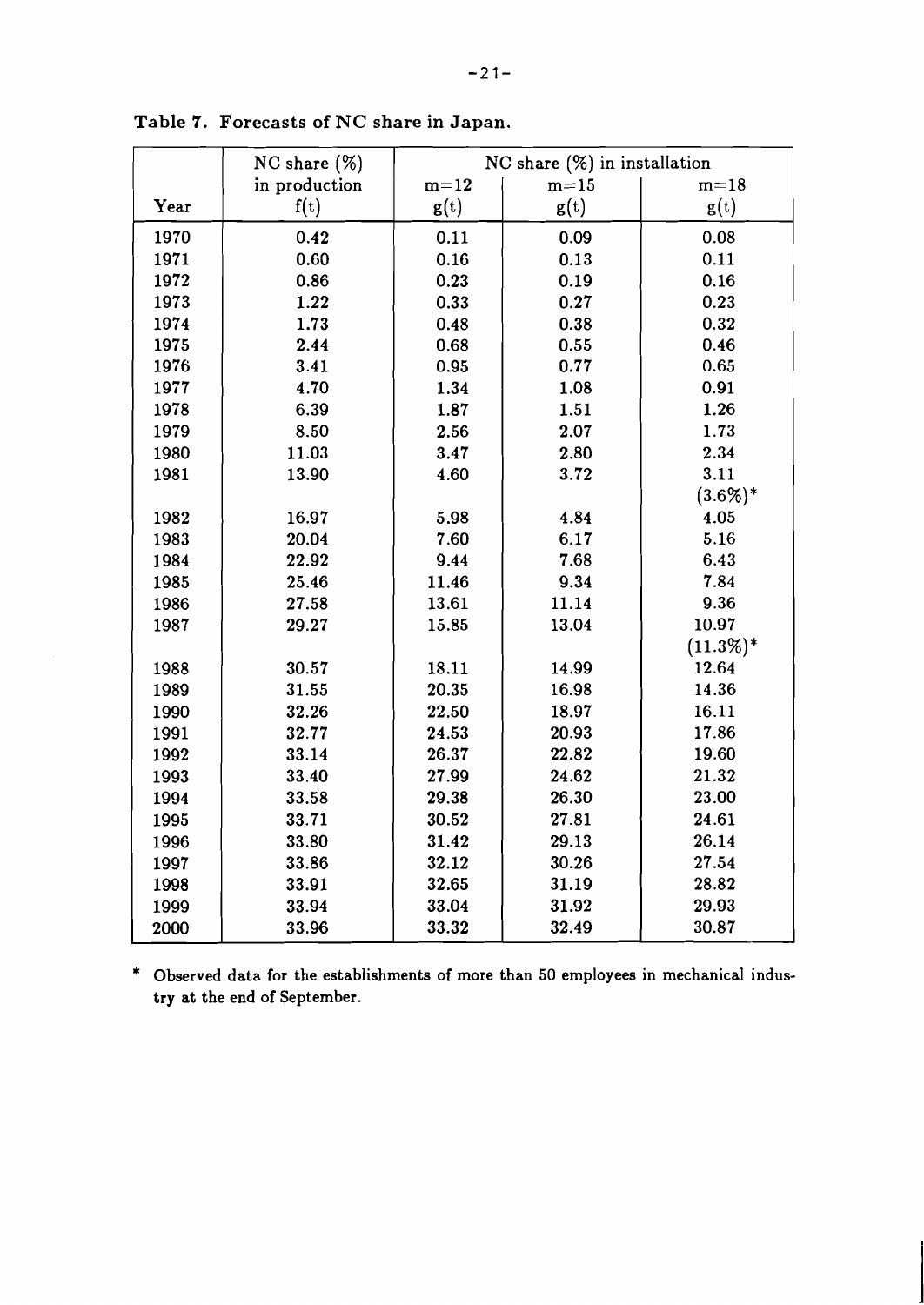

Figure 4. Forecasts of NC share in Japan.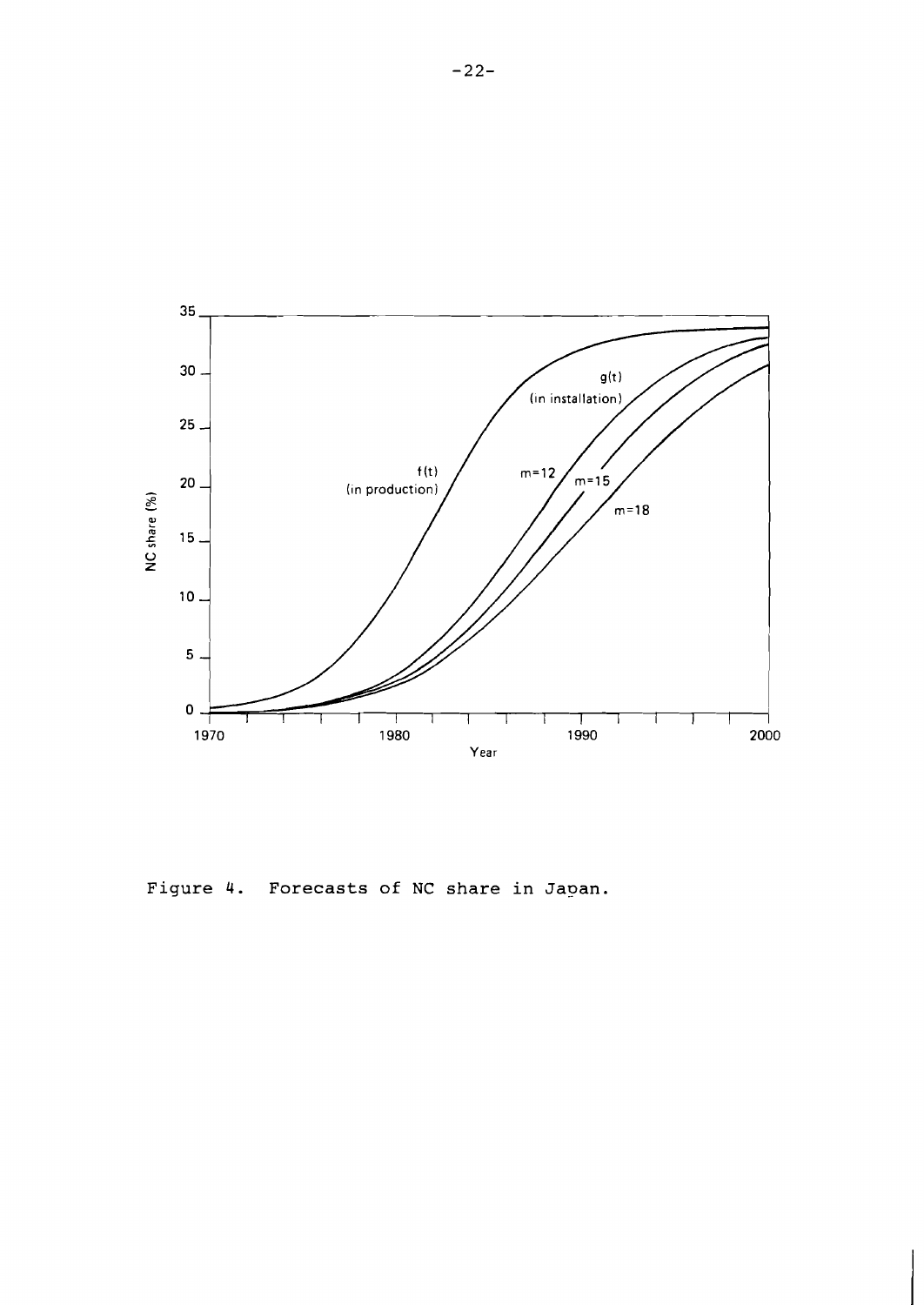**If we focus on large establishments of more than 50 employees, the NC share in installation was already 33.2% in 1987 and will be about 40% in 2000. 6** 

#### **4. CONCLUS I ONS**

**(1) Comparisons between the USA and Japan** 

**The comparisons of the past trends of NC shares of machinetools between the USA and Japan are summarized in Figures 5 and 6. The BC shares by sectors are described in Appendix B.** 

**Figure 5 shows the past trends of the NC share in the population of total machine-tools (metal cutting** & **metal forming) in the USA and Japan, and Figure 6 shows these trends in the consumption of metal cutting machines.** 

**In both cases similar trends can be observed in the USA and in Japan.** 

**The NC shares in installation and in consumption are considered to be about 10% and about 30% at present in both countries.** 

**The gap between the two kinds of HC shares implies the further diffusion of NC machine-tools in terms of installationbase.** 

**(2) Method to estimate the saturation level of diffusion** 

**As explained in the previous chapters, it is very difficult to estimate a reliable saturation level of diffusion in installation-base by a simple logistic curve model. However, there is some relationship between the diffusion in installationbase and that in consumption-base, as described in Chapter 2, if the diffusion of an advanced type is mainly due to the replacement of conventional types such as NC machine-tools. In such a case the diffusion in consumption can be regarded as a leading index of installation-based diffusion.** 

**<sup>&</sup>quot;The BC shares in production show lower values than those in consumption. For instance, the NC share in production is 28.3% in 1986, while that in recent installations (1985-1987) is 33.2%.**  The main reason for this gap is as follows. **consumption do not cover small establishments of less than 50 employees. The NC shares in small establishments are considered to be lower than those in large establishments as observed in the case of industrial robots.**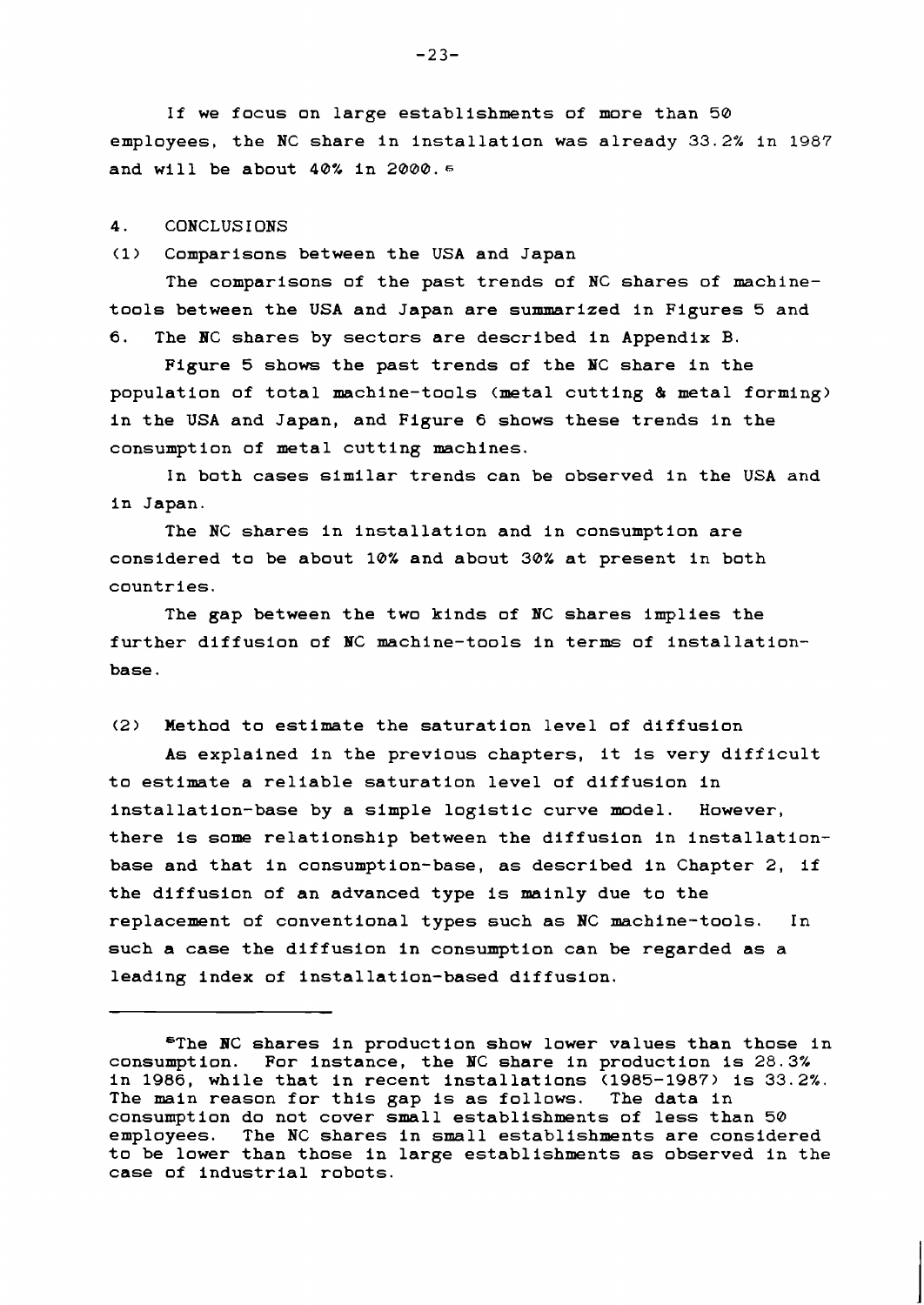

**Figure 5. Past trends of NC share in installation, metal cutting and metal forming in the USA and in Japan.**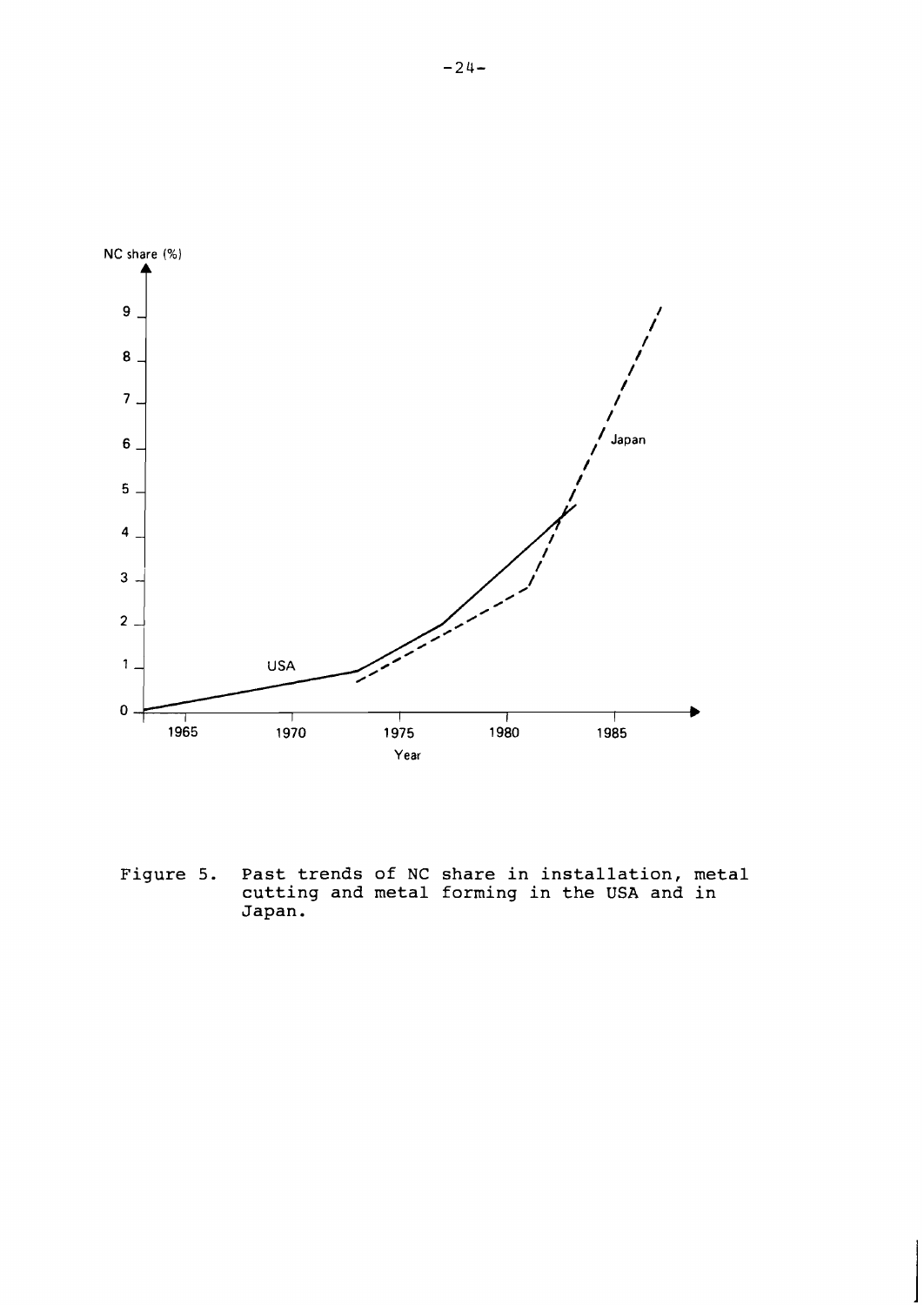

**Figure 6. NC shares by installation year in the USA and in Japan (metal cutting).**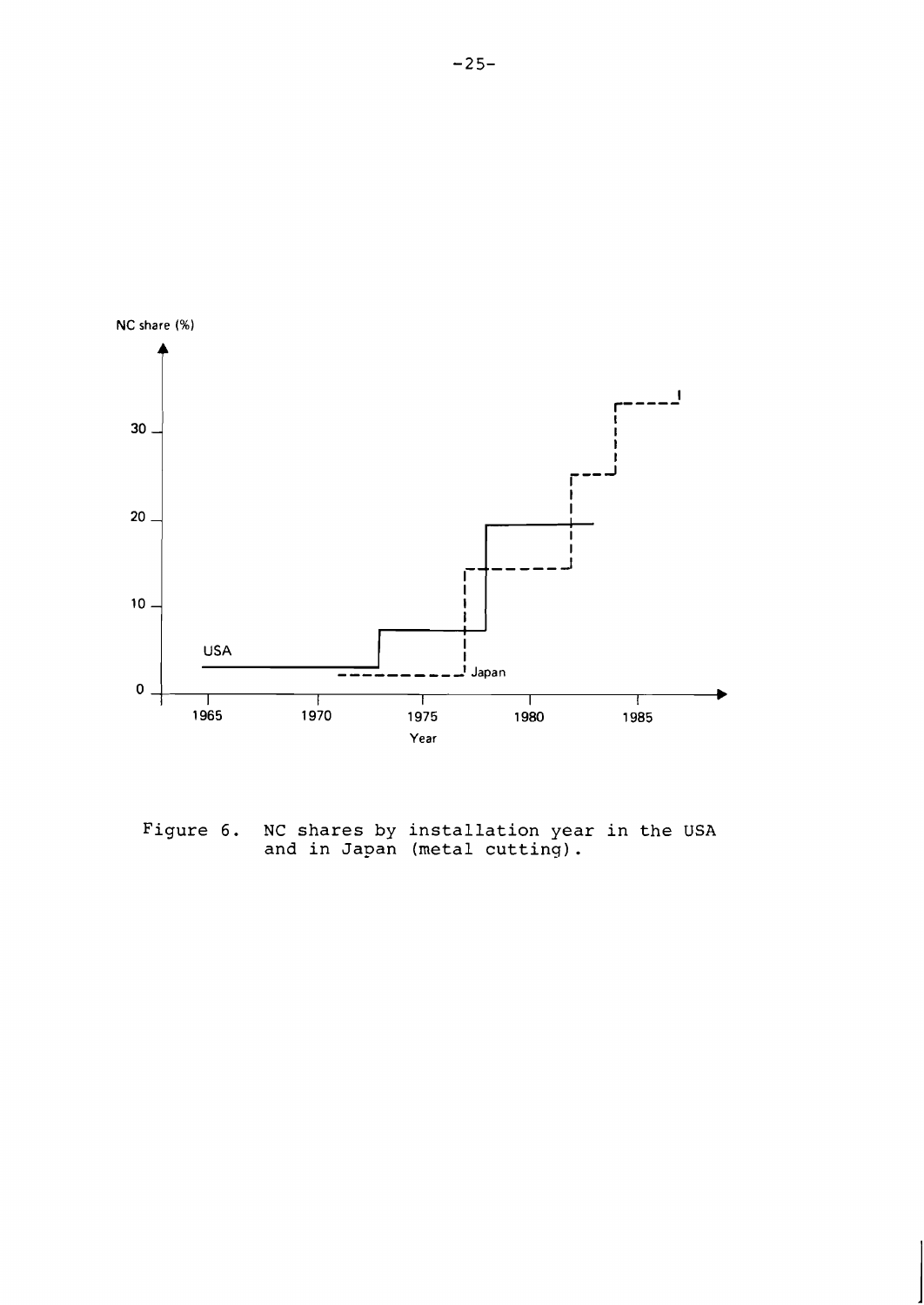**Therefore, the forecasting of diffusion, and especially the estimation of the saturation level, will be more reliable if the trends of diffusion in consumption-base are taken into account.** 

**(3) The strong impacts of NC machine-tools in the next decade There were 601 000 metal machine-tools (metal cutting machines) in establishments of more than 50 employees relating to the Japanese machine industry at the end of September 1987. As described in the previous chapter, the BC share in recent installations is 33.2%, while that in 1987 was 11.2%. According to the relationship between the two kinds of BC shares, the BC share in installations will reach about 40% in 2000. This means that about 240 000 BC machine-tools will be used in the above Japanese establishments in the year 2000, while the corresponding number was 66 000 in 1987.** 

**In other words, we are going to face a substantial diffusion of RC machine-tools from now up to 2000. A similar tendency can also be pointed out for the USA.** 

**Such a large diffusion will cause various and significant impacts for our economy and society during the next decade.** 

**(4) Diffusion of FMS** 

**A high diffusion of NC machine-tools affects the diffusion of FMS, because RC machine-tools are regarded as basic components of FMS.** 

**One way of estimating the diffusion of FMS can be expressed in the following equation.** 

Number of FMS = 
$$
(N \times h)/d
$$
 (22)

**where** 

$$
\mathbf{N} = \text{number of } \mathbf{NC} \text{ machine-tools} \tag{23}
$$

number of NC machine-tools used in FMS  

$$
h = \frac{N}{N}
$$
 (24)

**d** = **average number of NC machine-tools per FMS (25** )

 $-26-$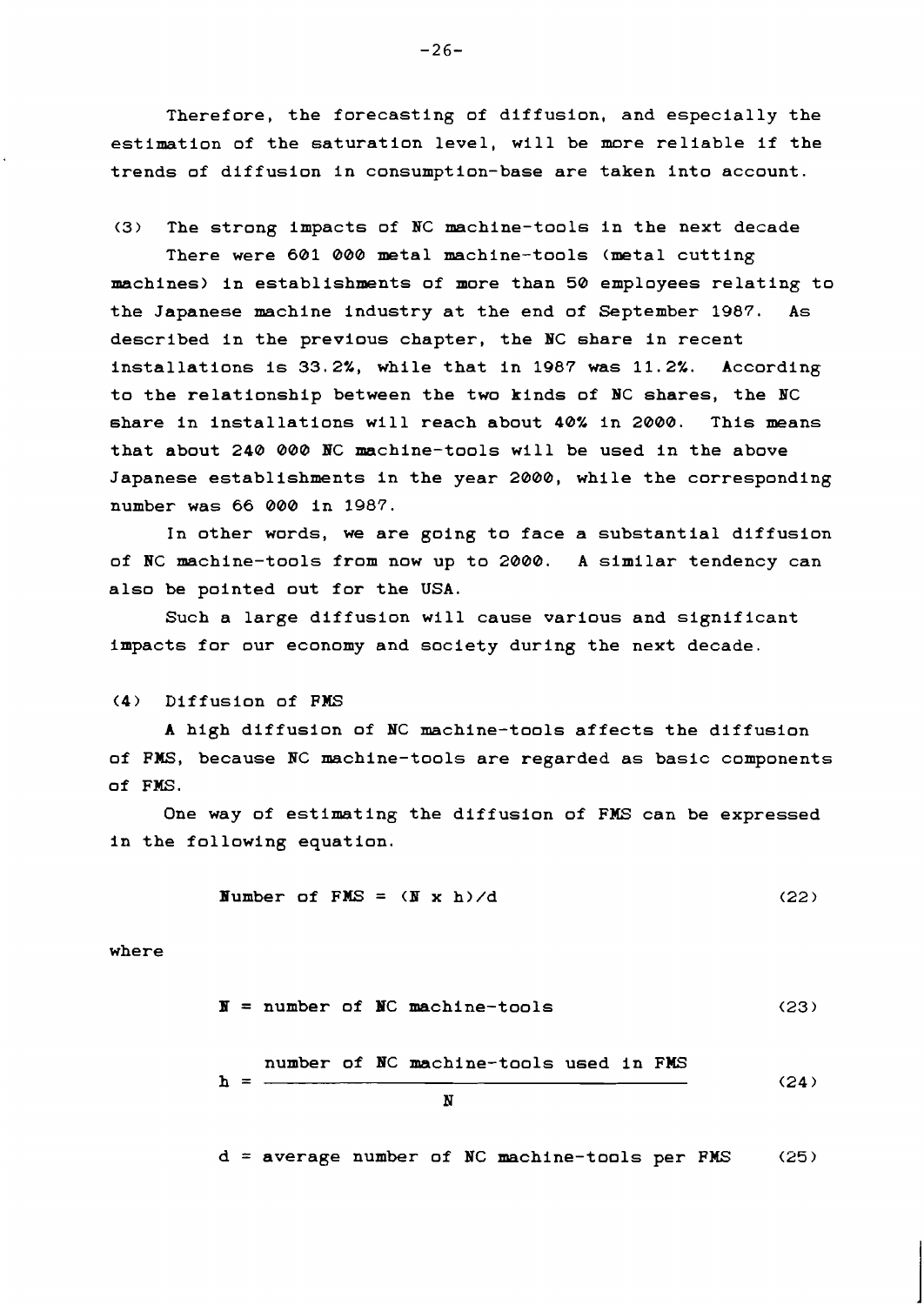**According to the literature CECE,** 1986; **Darrow,** 19871, **the coefficient d is estimated to be** 7.5 **machines/FMS in the case of Japan. The number of BC machine-tools (N) was** 66 166 **units in**  1987 **CMITI,** 19881 **and the saturation level is estimated at about 240 000, as described before.** 

**On the other hand, the number of FWS for metal cutting in Japan was 186- at the end of September** 1987 **C MITI,** 19881.

**As a result, the number of BC machine-tools used in FMS is estimated to be 1395 at present in Japan. This indicates that the coefficient h is now** 2.11%. **If we investigate the FILS by installation year, the coefficient h is estimated as below.** 

| Installation year | Number of PMS | h     |
|-------------------|---------------|-------|
| before 1984       | ഹ             | 1.62% |
| 1985-1987         | റെ            | 2.95% |

**As shown above, the share of BC machines used in FMS (h) has been increasing.** 

**It is very difficult to estimate the saturation level of h because the diffusion of FMS is now at a very early stage. However, it can be said that at least** 5% **of the BC machine-tools will be used in FIG at the saturation stage of FIG diffusion.** 

**According to the assumptions described above, the number of FMS for metal cutting is forecast to be at least** 1600 **systems at saturation stage. If we add other types of FMS (metal forming, etc.) to the above figure, the total number of FMS will exceed at least 2000 systems only in Japan at the saturation stage of FMS diffusion.** 

**In the above forecasts the future population of machinetools is assumed to remain unchanged at the present level.** 

**However, the number of machine-tools might decrease in the future for the following reasons:** 

- **a) Different functions are now going to be integrated into one machine.**
- **b) The utilization of machine-tools is now going to be improved as a result of the benefits of FWS.**

**Wther types (metal forming) of FMS** . . . 68 **systems.** 

 $-27-$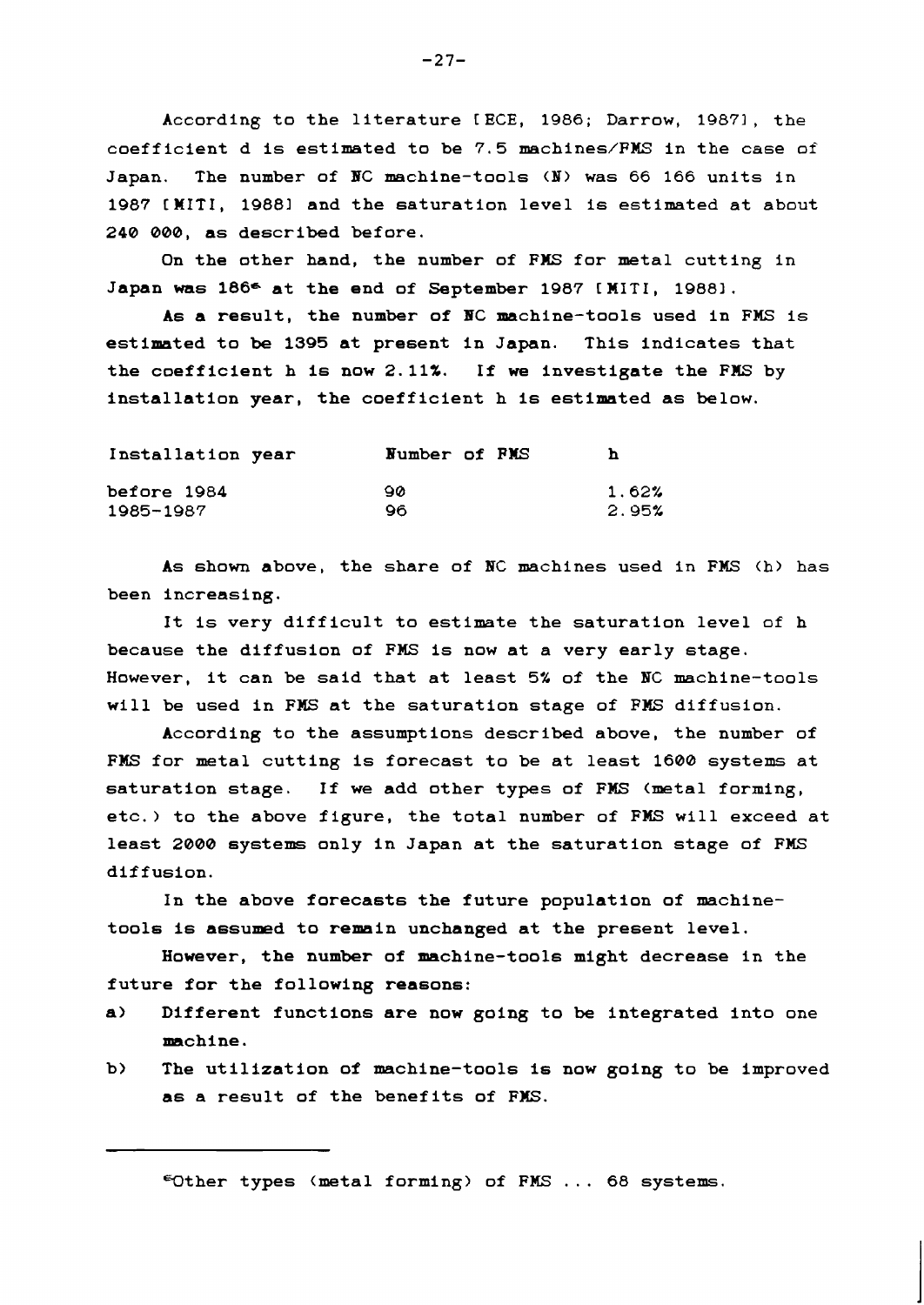**It is important to take this factor into account in further**  investigations on the future diffusion of NC machine-tools and **FMS.**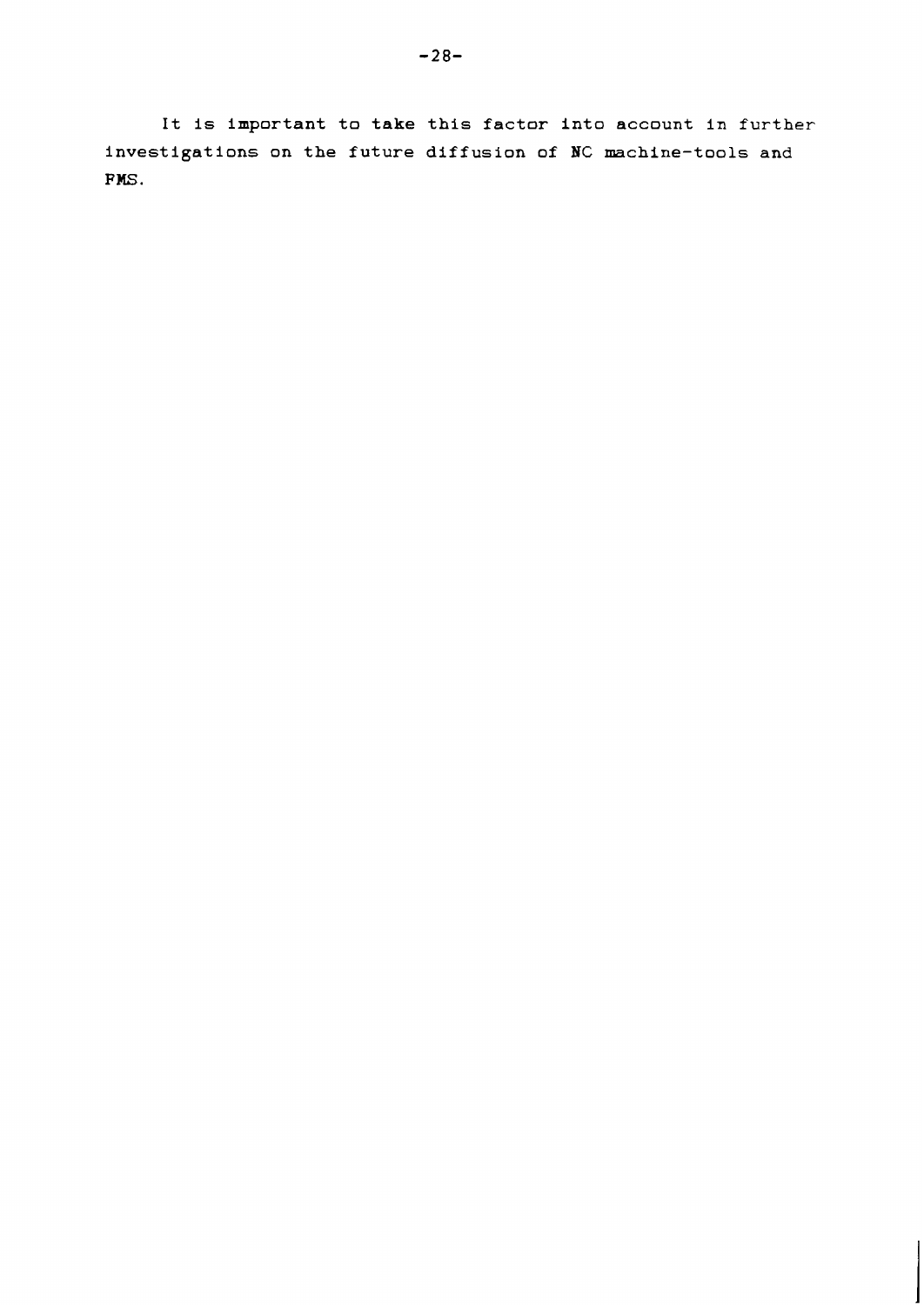APPENDIX A. **NOTATION OF VARIABLES** 

```
u(t) Population of BC machine-tools at the end of year t 
U(t) Population of machine-tools at the end of year t 
g(t) \equiv u(t)/U(t): NO share in population of machine-tools at
                   the end of year t 
x(t) consumption of BC machine-tools in year t 
X(t) consumption of machine-tools in year t 
f(t) \equiv x(t)/X(t): NO share in consumption of machine-tools in
                   year t 
m replacement time (years) 
fm saturation level of HC share in consumption.
```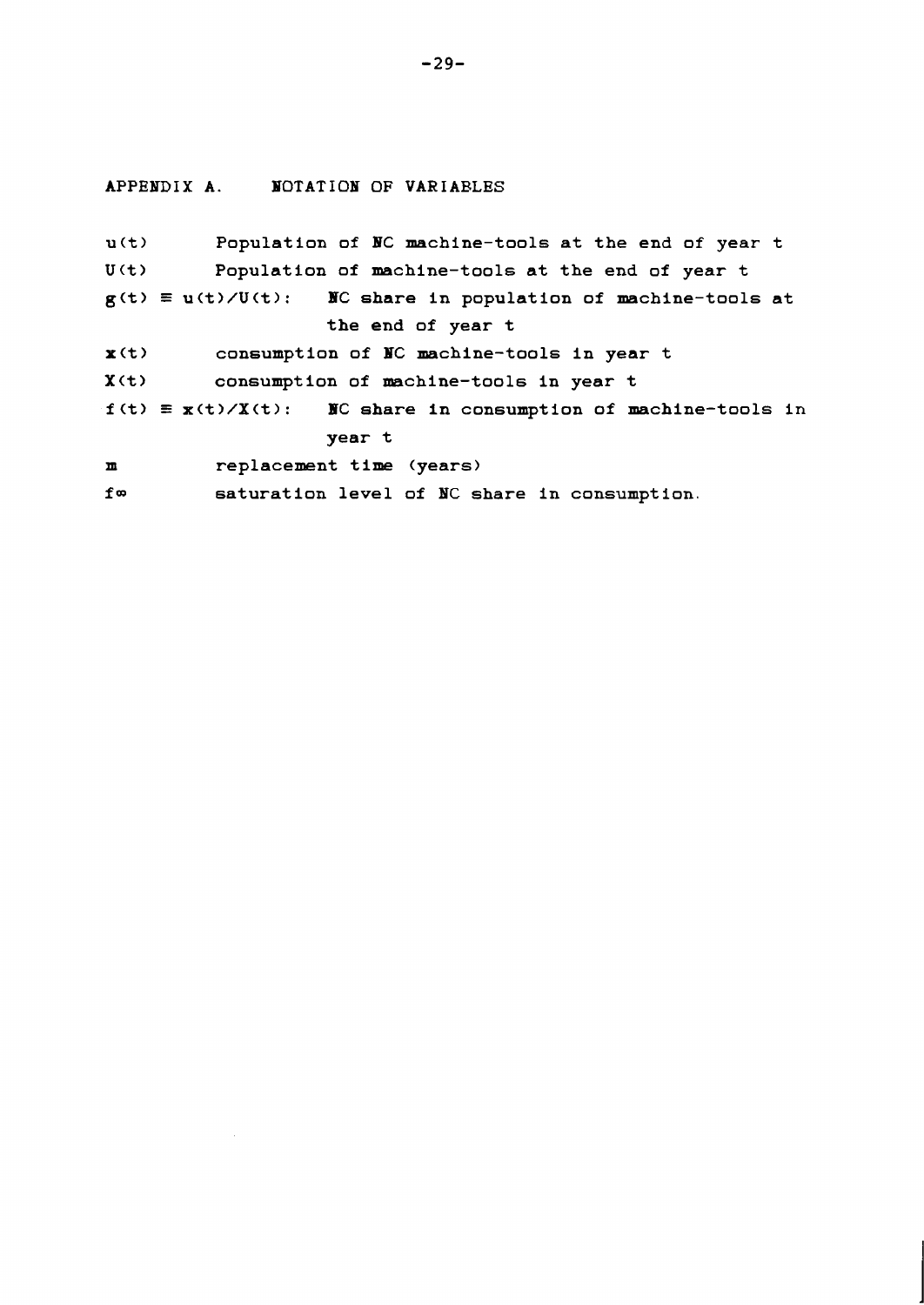# **Appendix-B. NC shares by sector in USA and Japan.**

## **NC machine-tools in Japan**

|                         |              | Industrial sector |               |               |               |              |
|-------------------------|--------------|-------------------|---------------|---------------|---------------|--------------|
|                         | Year         | <b>SIC 34</b>     | <b>SIC 35</b> | <b>SIC 36</b> | <b>SIC 37</b> | <b>SIC38</b> |
| NC share in population  |              |                   |               |               |               |              |
| NC share                | 1973         | 0.46%             | 1.25%         | 0.93%         | 0.55%         | 0.50%        |
| Metal machine           | 1981         | 2.24%             | 4.57%         | 3.64%         | 2.56%         | 3.21%        |
| tools                   | 1987         | 7.40%             | 12.17%        | 13.46%        | 9.80%         | 9.15%        |
| NC share                | 1973         | $0.08\%$          | 0.07%         | 0.13%         | $0.06\%$      | 0.02%        |
| Secondary               | 1981         | 0.59%             | 1.04%         | $1.19\%$      | 0.42%         | 0.22%        |
| metal machine           | 1987         | 2.08%             | 3.28%         | 2.60%         | 1.51%         | 1.30%        |
| NC share in consumption |              |                   |               |               |               |              |
|                         | Installation |                   |               |               |               |              |
|                         | year         |                   |               |               |               |              |
|                         | $-77$        | 1.29%             | 3.08%         | 2.60%         | 1.66%         | 2.02%        |
| Metal machine           | $78 - 82$    | 10.60%            | 19.09%        | 17.20%        | 9.26%         | 14.53%       |
| tools                   | $83 - 84$    | 15.57%            | 28.80%        | 27.92%        | 20.01%        | 21.84%       |
|                         | $85 - 87$    | 23.31%            | 36.32%        | 34.86%        | 31.21%        | 24.80%       |
|                         | $-77$        | 0.31%             | 0.85%         | $0.82\%$      | $0.36\%$      | 0.33%        |
| Secondary               | $78 - 82$    | 2.98%             | 4.58%         | 4.02%         | 1.35%         | 1.18%        |
| metal machine           | $83 - 84$    | $3.82\%$          | 7.96%         | 4.27%         | $2.84\%$      | $2.33\%$     |
|                         | $85 - 87$    | 7.06%             | 10.59%        | 4.39%         | 4.08%         | 4.98%        |

## **NC machine-tools in USA**

|                                                          |                                                                    | Industrial sector                 |                                    |                                   |                                   |                                     |
|----------------------------------------------------------|--------------------------------------------------------------------|-----------------------------------|------------------------------------|-----------------------------------|-----------------------------------|-------------------------------------|
|                                                          | Year                                                               | <b>SIC 34</b>                     | <b>SIC 35</b>                      | <b>SIC 36</b>                     | <b>SIC 37</b>                     | <b>SIC38</b>                        |
| NC share in population<br>Metal cutting<br>Metal forming | 1983<br>1983                                                       | 3.33%<br>1.88%                    | 7.09%<br>2.04%                     | 5.29%<br>2.00%                    | 5.79%<br>1.63%                    | 4.86%<br>2.40%                      |
| NC share in consumption                                  |                                                                    |                                   |                                    |                                   |                                   |                                     |
| Metal cutting                                            | Installation<br>year<br>-63<br>$64 - 73$<br>$74 - 78$<br>$79 - 83$ | 0.78%<br>1.81%<br>4.17%<br>13.98% | 0.65%<br>3.66%<br>10.04%<br>23.48% | 1.08%<br>2.52%<br>6.45%<br>18.13% | 1.79%<br>4.16%<br>7.08%<br>19.26% | 0.29%<br>2.46%<br>6.03%<br>15.39%   |
| Metal forming                                            | $-63$<br>$64 - 73$<br>$74 - 78$<br>$79 - 83$                       | 0.61%<br>1.58%<br>2.90%<br>7.75%  | 0.44%<br>1.32%<br>3.35%<br>6.96%   | 0.54%<br>1.06%<br>2.05%<br>8.73%  | 0.32%<br>1.16%<br>3.00%<br>5.77%  | $0.00\%$<br>1.12%<br>4.87%<br>7.83% |